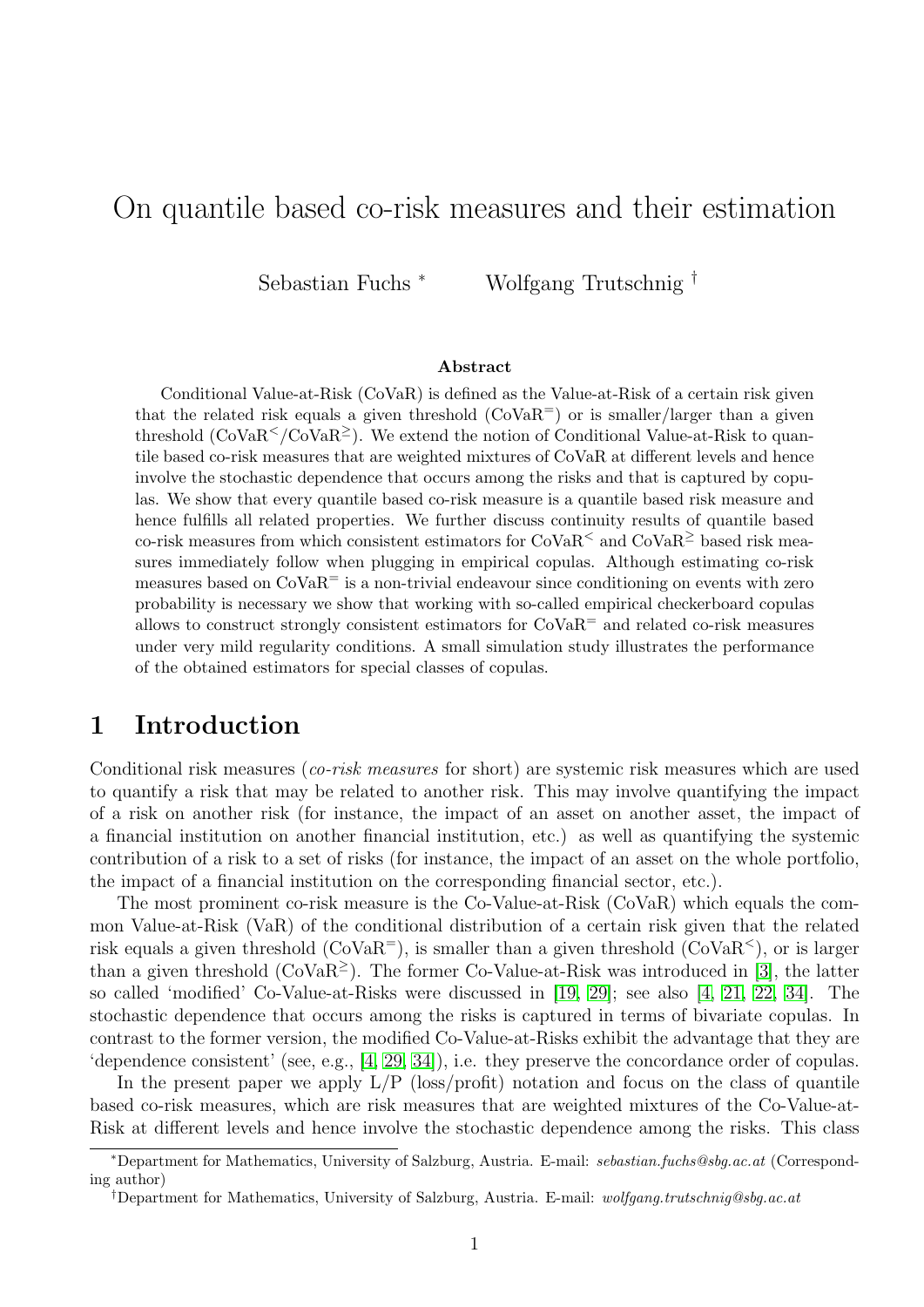includes the Co-Value-at-Risk itself, but also the very prominent Co-Expected-Shortfall (CoES; see, e.g., [\[29,](#page-23-0) [34\]](#page-23-1)) and the Marginal Expected-Shortfall (MES; see, e.g., [\[2,](#page-22-5) [29\]](#page-23-0)). Quantile based co-risk measures are hence defined as conditional analogues of quantile based risk measures (which are related to distortion risk measures); for more information on this approach we refer to [\[1,](#page-22-6) [16,](#page-22-7) [20,](#page-22-8) [36,](#page-23-2) [41,](#page-23-3) [42,](#page-23-4) [44\]](#page-23-5) and references therein. It turns out that every quantile based co-risk measures is a quantile based risk measure whose distortion function depends on the involved copula. Thus, quantile based co-risk measures fulfill all the properties that apply to quantile based risk measures including positive homogeneity, translativity, comonoton additivity and monotonicity with respect to the stochastic order, and properties such as subadditivity or convexity depend on the specific shape of the related distortion function.

We further study continuity properties of quantile based co-risk measures taking into account the underlying dependence structure between the risks captured by copulas. It turns out that, depending on the type of co-risk measure, different notions of copula convergence need to be considered; this includes pointwise/uniform convergence for co-risk measures based on  $\text{CoVaR}^<$ and  $CoVaR<sup>2</sup>$  (Theorem [5.1\)](#page-14-0), and the recently introduced weak conditional convergence (see [\[25\]](#page-23-6)) for co-risk measures based on  $\text{CoVaR}^=$  (Theorem [5.2\)](#page-14-1). Applying the obtained continuity results strongly consistent estimators for co-risk measures based on  $CoVaR<sup>2</sup>$  and  $CoVaR<sup>2</sup>$  can be achieved by simply plugging in the empirical copula and the empirical marginal distribution function.

The situation turns out to be more challenging when co-risk measures based on  $CoVaR = are$ to be estimated. In the literature several approaches have been discussed for the estimation of Co-Value-at-Risk CoVaR<sup>=</sup> (and related co-risk measures) including quantile regression and GARCH estimation methods, but also using rather restrictive assumptions on the underlying bivariate distribution; see, e.g., [\[5,](#page-22-9) [8,](#page-22-10) [19\]](#page-22-1). In the current paper we present a quite general estimation procedure using checkerboard aggregations of the empirical copula. In Theorem [6.1](#page-18-0) we show that under some very mild regularity conditions on the copula or the marginal distribution function, the estimator based on checkerboard approximations is strongly consistent.

As an additional feature of our approach we finally present a more sophisticated estimation approach that involves information about the underlying dependence structure using results from [\[23\]](#page-23-7) and, in an Extreme Value copula setting, we compare the performance of the estimators incorporating or ignoring information about the dependence structure.

The rest of this contribution is organized as follows: Section [2](#page-1-0) gathers preliminaries and notations that will be used throughout the paper. In Section [3](#page-2-0) we start with the unconditional setting and define quantile based risk measures that are weighted mixtures of the Value-at-Risk at different levels and quantify single risks. In Section [4](#page-5-0) we then proceed with the conditional setting and introduce the notion of quantile based co-risk measures that involve the stochastic dependence among the risks. Section [5](#page-13-0) derives the afore-mentioned continuity results and in Section [6](#page-17-0) we discuss consequences of these results for the estimation of quantile based co-risk measures.

### <span id="page-1-0"></span>2 Notation and preliminaries

In the sequel, let  $I := [0, 1]$  and let C denote the family of all bivariate copulas. For each copula C the corresponding probability measure (also known as doubly stochastic measure or copula measure) will be denoted by  $\mu_C$ , i.e.  $\mu_C([0, u] \times [0, v]) = C(u, v)$  for all  $u, v \in I$ . For more background on copulas we refer to [\[11,](#page-22-11) [32\]](#page-23-8). For every metric space  $(S, d)$  the Borel  $\sigma$ -field on S will be denoted by  $\mathcal{B}(S)$ .

In what follows Markov kernels will play a prominent role. A *Markov kernel* from  $\mathbb R$  to  $\mathbb R$  is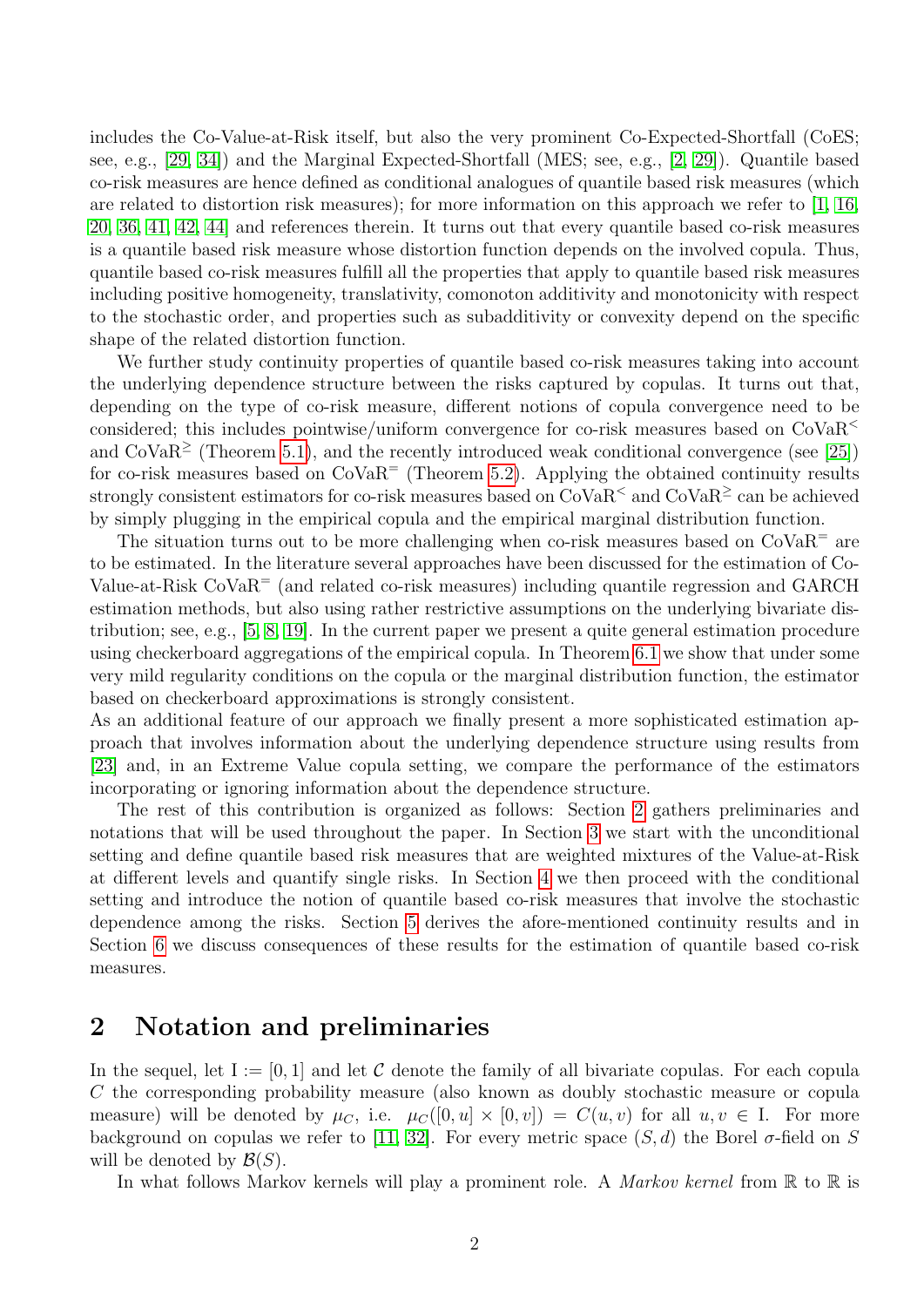a mapping  $K : \mathbb{R} \times \mathcal{B}(\mathbb{R}) \to I$  such that for every fixed  $E \in \mathcal{B}(\mathbb{R})$  the mapping  $x \mapsto K(x, E)$ is (Borel-)measurable and for every fixed  $x \in \mathbb{R}$  the mapping  $E \mapsto K(x, E)$  is a probability measure. Given two real-valued random variables  $X, Y$  on a probability space  $(\Omega, \mathcal{A}, P)$  we say that a Markov kernel K is a regular conditional distribution of Y given  $X = x$  if

$$
K(x, E) = E(\mathbb{1}_E \circ Y | X = x) =: P^Y(E | X = x)
$$
\n(2.1)

holds  $P^X$ -almost surely for every  $E \in \mathcal{B}(\mathbb{R})$ . It is well-known (see, e.g., [\[24,](#page-23-9) [26\]](#page-23-10)) that for X, Y as above, a regular conditional distribution of Y given X always exists and is unique for  $P^{X}$ -a.e.  $x \in \mathbb{R}$ , i.e. any two versions may differ only on a  $P^X$  null set.

If  $(X, Y)$  has distribution function H (in which case we will also write  $(X, Y) \sim H$  and let  $\mu_H$ denote the corresponding probability measure on  $\mathcal{B}(\mathbb{R}^2)$  we will let  $K_H$  denote (a version of) the regular conditional distribution of Y given  $X$  and simply refer to it as Markov kernel of  $H$ . If  $C$  is a copula then we will consider the Markov kernel of C automatically as mapping  $K_C : I \times \mathcal{B}(I) \to I$ . Defining the x-section of a set  $G \in \mathcal{B}(\mathbb{R}^2)$  as  $G_x := \{y \in \mathbb{R} : (x, y) \in G\}$  the so-called disintegration theorem (see [\[24,](#page-23-9) [26\]](#page-23-10)) yields

$$
\int_{\mathbb{R}} K_H(x, G_x) \, dP^X(x) = \mu_H(G)
$$

As a direct consequence, for every  $C \in \mathcal{C}$  we get

$$
\int_{I} K_C(u, E) dP^{X}(u) = \int_{I} K_C(u, E) d\lambda(u) = \lambda(E)
$$

for every  $E \in \mathcal{B}(I)$ , whereby  $\lambda$  denotes the Lebesgue measure on R. For more background on conditional expectation and general disintegration we refer to [\[24,](#page-23-9) [26\]](#page-23-10).

We denote by M the comonotonicity copula, by  $\Pi$  the independence copula and by W the countermonotonicity copula (see, e.g., [\[11,](#page-22-11) [32\]](#page-23-8)). As copulas are Lipschitz continuous, Rademacher's theorem (see, e.g., [\[35\]](#page-23-11)) implies that every copula is differentiable  $\lambda$ -a.e. It hence follows that  $\partial_1 C(u, v) := \frac{\partial}{\partial u} C(u, v)$  exists a.e. and, for every  $v \in I$ , the identity  $\partial_1 C(u, v) = K_C(u, [0, v])$  holds for a.e.  $u \in I$ ; see, e.g., [\[11,](#page-22-11) Theorem 3.4.4].

## <span id="page-2-0"></span>3 Quantile based risk measures

We start with the unconditional setting and provide a brief overview of quantile based risk measures with which single risks can be quantified.

A function  $D: I \to I$  is said to be a *distortion function* if it is increasing, right-continuous and fulfills  $D(0) = 0$  and  $\sup_{u \in (0,1)} D(u) = 1$  (and hence  $D(1) = 1$ ). Thus, a distortion function corresponds to the distribution function of a probability measure  $\mu$  on  $\mathcal{B}(I)$  fulfilling  $\mu((0,1)) = 1$ .

Example 3.1. The terms attached to the following examples are the names of the risk measures resulting from the respective distortion functions via Equation [\(3.1\)](#page-3-0) below.

- 1. **Expectation:** The function  $D<sub>E</sub>: I \to I$  given by  $D<sub>E</sub>(t) := t$  is a distortion function.
- 2. **Value-at-Risk:** For  $\alpha \in (0,1)$  the function  $D_{VaR_{\alpha}} : I \to I$  given by  $D_{VaR_{\alpha}}(t) := 1_{[\alpha,1]}(t)$  is a distortion function.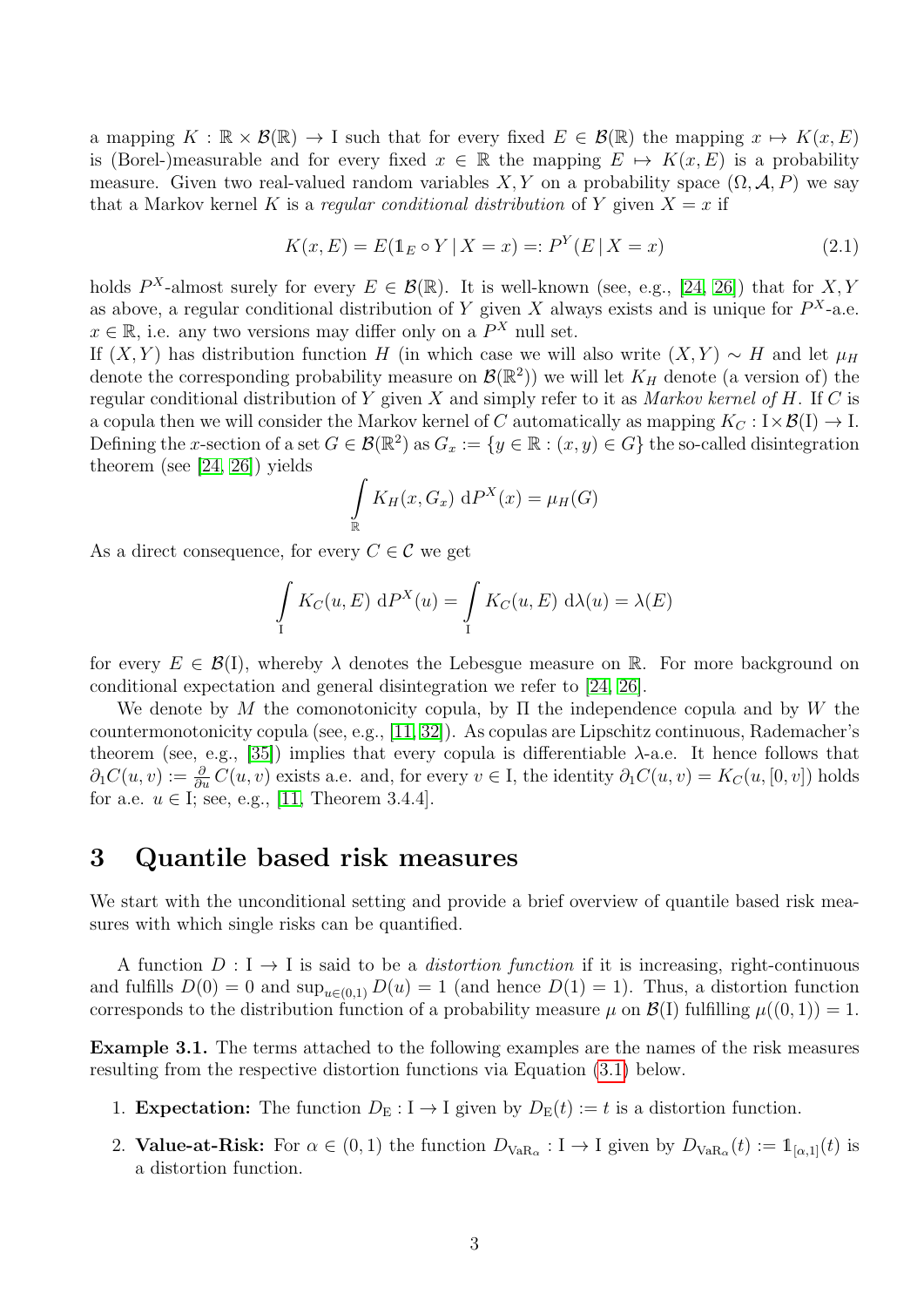3. **Expected-Shortfall:** For  $\alpha \in (0,1)$  the function  $D_{ES_{\alpha}} : I \to I$  given by

$$
D_{\mathrm{ES}_\alpha}(t) := \frac{t - \alpha}{1 - \alpha} \mathbb{1}_{[\alpha,1]}(t)
$$

is a distortion function.

4. Range-Value-at-Risk: For  $\alpha, \beta \in [0, 1]$  with  $\alpha < \beta$ , the function  $D_{\text{RVaR}_{\alpha\beta}} : I \to I$  given by

$$
D_{\text{RVaR}_{\alpha,\beta}}(t) := \frac{t-\alpha}{\beta-\alpha} 1\!\!1_{[\alpha,\beta]}(t) + 1\!\!1_{(\beta,1]}(t)
$$

is a distortion function. In particular, for  $\alpha, \beta \in (0,1)$  with  $\alpha < \beta$ 

$$
D_{\text{RVaR}_{0,1}} = D_{\text{E}}
$$
  

$$
D_{\text{RVaR}_{\alpha,1}} = D_{\text{ES}_{\alpha}}
$$
  

$$
D_{\text{RVaR}_{\beta,\beta}} := \lim_{\alpha \to \beta} D_{\text{RVaR}_{\alpha,\beta}} = D_{\text{VaR}_{\beta}}
$$

For further examples of distortion functions including Expected-Shortfall of higher orders, Proportional Hazard transform or Wang's distortion function, we refer to [\[16,](#page-22-7) [39,](#page-23-12) [40\]](#page-23-13).

Throughout this paper, we consider pairs  $(D, Q)$  consisting of a distortion function D and the probability measure  $Q$  corresponding to  $D$ , and we use identical sub- or superscripts for both,  $D$ and  $Q$ , in the case of a particular choice of  $D$  or  $Q$ . Note that, due to the properties of  $D$  we have  $Q[(0, 1)] = 1.$ 

We denote by  $\mathcal{L}^0$  the vector lattice of all random variables, by  $\mathcal{L}^1$  the vector lattice of all integrable random variables, and by  $\mathcal{L}^{\infty}$  the vector lattice of all almost surely bounded random variables. Then we have  $\mathcal{L}^{\infty} \subseteq \mathcal{L}^1 \subseteq \mathcal{L}^0$ . For a random variable Y, we further denote by  $F_Y$  its univariate distribution function.

Define

$$
\mathcal{L}_Q := \left\{ Y \in \mathcal{L}^0 \middle| \int_I |F_Y^{\leftarrow}(u)| \, dQ(u) < \infty \right\}
$$

where  $F_Y^{\leftarrow} : I \rightarrow \mathbb{R}$  denotes the (lower) quantile function of  $F_Y$  given, for every  $u \in (0,1]$ , by  $F_Y^{\leftarrow}(u) := \inf\{y \in \mathbb{R} : F_Y(y) \ge u\}$  with  $F_Y^{\leftarrow}(0) := \inf\{y \in \mathbb{R} : F_Y(y) > 0\}$ ; see [\[11\]](#page-22-11). Note that  $\mathcal{L}_Q$ may fail to be a vector space. Then we have  $\mathcal{L}^{\infty} \subseteq \mathcal{L}_{Q}$  and the map  $\varrho_{Q} : \mathcal{L}_{Q} \to \mathbb{R}$  given by

<span id="page-3-0"></span>
$$
\varrho_Q(Y) := \int_I F_Y^{\leftarrow}(u) \, dQ(u) \tag{3.1}
$$

is said to be a quantile based risk measure. The notion of a quantile based risk measure naturally generalizes that of a spectral risk measure that has been introduced in  $[1]$  in  $P/L$  (profit/loss) setting.

Example 3.2. We present some classical risk measures that belong to the class of quantile based risk measures:

1. **Expectation:** The distortion function  $D<sub>E</sub>$  satisfies  $D<sub>E</sub> \circ F<sub>Y</sub> = F<sub>Y</sub>$  and hence

$$
\varrho_{Q_{\rm E}}(Y)={\rm E}(Y)
$$

for every  $Y \in \mathcal{L}_{Q_{\mathrm{E}}} = \mathcal{L}^1$ .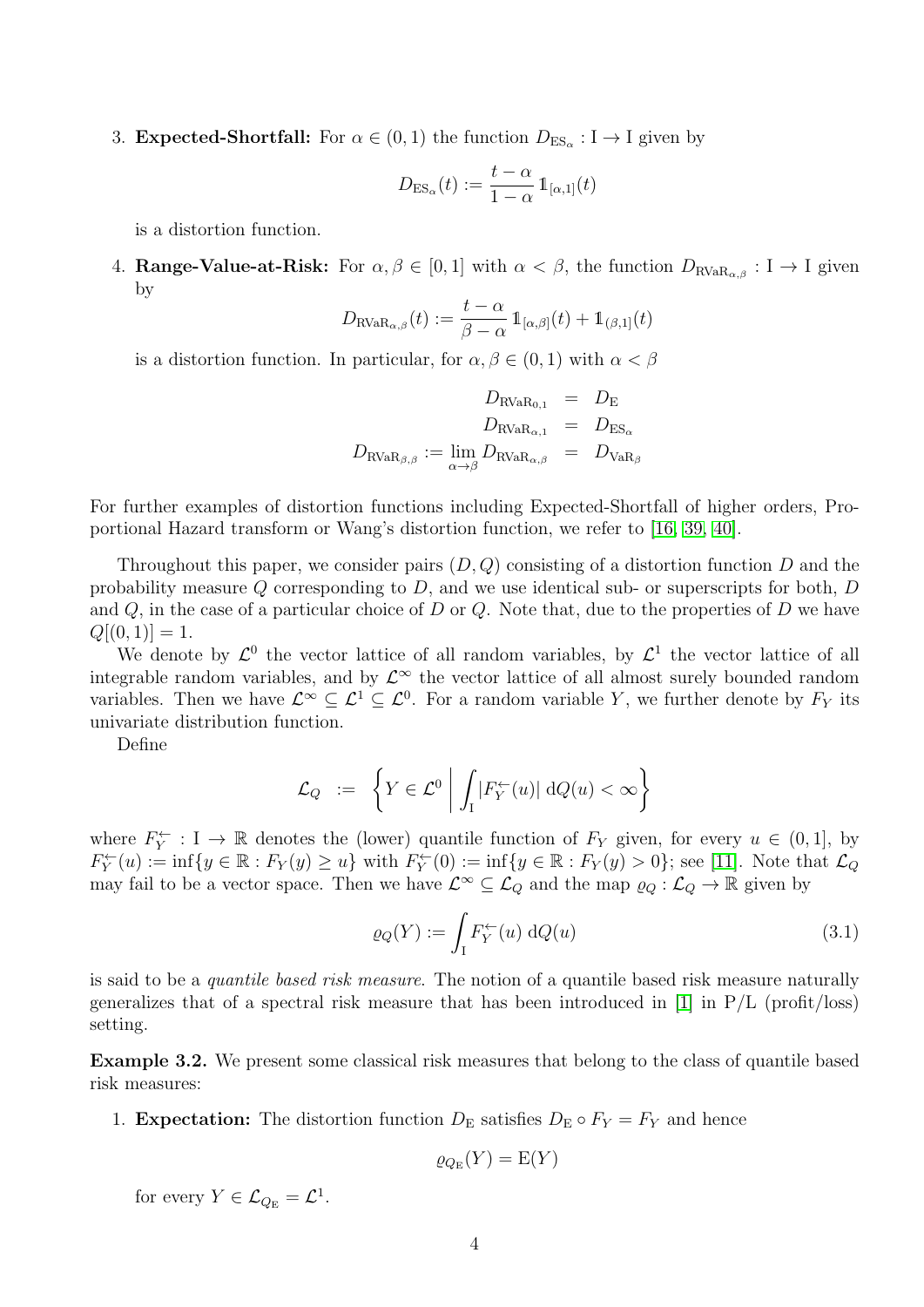2. Value-at-Risk: For  $\alpha \in (0,1)$ , the probability measure  $Q_{VaR_{\alpha}}$  corresponding to  $D_{VaR_{\alpha}}$  is the Dirac measure at  $\alpha$ . This yields

$$
VaR_{\alpha}(Y):=\varrho_{Q_{VaR_{\alpha}}}(Y)=F_Y^{\leftarrow}(\alpha)
$$

for every  $Y \in \mathcal{L}_{Q_{VaR_{\alpha}}} = \mathcal{L}^0$  (such that  $\mathcal{L}_{Q_{VaR_{\alpha}}}$  does not depend on  $\alpha$ ). The quantile risk measure  $VaR_{\alpha}$  is called *Value-at-Risk* at (confidence) level  $\alpha$ .

3. **Expected-Shortfall:** For  $\alpha \in (0, 1)$ , the probability measure  $Q_{ES_{\alpha}}$  corresponding to  $D_{ES_{\alpha}}$ satisfies  $Q_{ES_{\alpha}} = \int \frac{1}{1 - \alpha}$  $\frac{1}{1-\alpha} \mathbb{1}_{[\alpha,1]}(u) d\lambda(u)$ . This yields

$$
ES_{\alpha}(Y) := \varrho_{Q_{ES_{\alpha}}}(Y) = \frac{1}{1 - \alpha} \int_{[\alpha,1]} F_Y^{\leftarrow}(u) d\lambda(u)
$$

for every  $Y \in \mathcal{L}_{Q_{\text{ES}_\alpha}} = \mathcal{L}^{1,+} := \{ Y \in \mathcal{L}^0 : \text{E}(Y^+) < \infty \}$  (such that  $\mathcal{L}_{Q_{\text{ES}_\alpha}}$  does not depend on  $\alpha$ ). The quantile risk measure  $ES_{\alpha}$  is called *Expected-Shortfall* at (confidence) level  $\alpha$ .

4. **Range-Value-at-Risk:** For  $\alpha, \beta \in [0, 1]$  with  $\alpha < \beta$ , the probability measure  $Q_{\text{RVaR}_{\alpha,\beta}}$ corresponding to  $D_{\text{RVaR}_{\alpha,\beta}}$  satisfies  $Q_{\text{RVaR}_{\alpha,\beta}} = \int \frac{1}{\beta - 1}$  $\frac{1}{\beta-\alpha} 1\!\!1_{\left[\alpha,\beta\right]}(u) d\lambda(u)$ . This yields

$$
\text{RVaR}_{\alpha,\beta}(Y) := \varrho_{Q_{\text{RVaR}_{\alpha,\beta}}}(Y) = \frac{1}{\beta - \alpha} \int_{[\alpha,\beta]} F_Y^{\leftarrow}(u) \, d\lambda(u)
$$

for every  $Y \in \mathcal{L}_{Q_{\text{RVaR}_{\alpha,\beta}}}$ . If  $\alpha, \beta \in (0, 1)$  then  $\mathcal{L}_{Q_{\text{RVaR}_{\alpha,\beta}}} = \mathcal{L}^0$  (such that  $\mathcal{L}_{Q_{\text{RVaR}_{\alpha,\beta}}}$  does not depend on  $\alpha$  and  $\beta$ ). The quantile risk measure RVa $R_{\alpha,\beta}$  is called *Range-Value-at-Risk* at level  $(\alpha, \beta)$ ; see [\[9,](#page-22-12) [12\]](#page-22-13). In particular, for  $\alpha, \beta \in (0, 1)$  with  $\alpha < \beta$ 

$$
\begin{array}{rcl} \text{RVaR}_{0,1} & = & \text{E} \\ \text{RVaR}_{\alpha,1} & = & \text{ES}_{\alpha} \\ \text{RVaR}_{\beta,\beta} := \lim_{\alpha \to \beta} \text{RVaR}_{\alpha,\beta} & = & \text{VaR}_{\beta} \end{array}
$$

Every quantile based risk measure is positively homogeneous, translative, comonoton additive and monotone with respect to the stochastic order; see, e.g., [\[16,](#page-22-7) Lemma 3.1]. Moreover, a quantile based risk measure is subadditive (and hence convex), if and only if, D is convex; see, e.g., [\[16,](#page-22-7) Theorem 5.4].

The composition  $D \circ F$  of a distortion function D and a univariate distribution function F is again a distribution function, and we denote by  $\mu_{DoF}$  the probability measure corresponding to  $D \circ F$ . We note in passing that quantile based risk measures may also be represented in terms of the composition  $D \circ F$ , as is well-known in the literature: For every distortion function D and every distribution function  $F$  the identity

$$
\varrho_Q(Y) = \int_{\mathbb{R}} y \, d\mu_{D \circ F_Y}(y) = \int_{(0,\infty)} 1 - (D \circ F)(y) \, d\lambda(y) + \int_{(-\infty,0)} (D \circ F)(y) \, d\lambda(y)
$$

holds for every  $Y \in \mathcal{L}_Q$ ; see, e.g., [\[14,](#page-22-14) [16,](#page-22-7) [43\]](#page-23-14).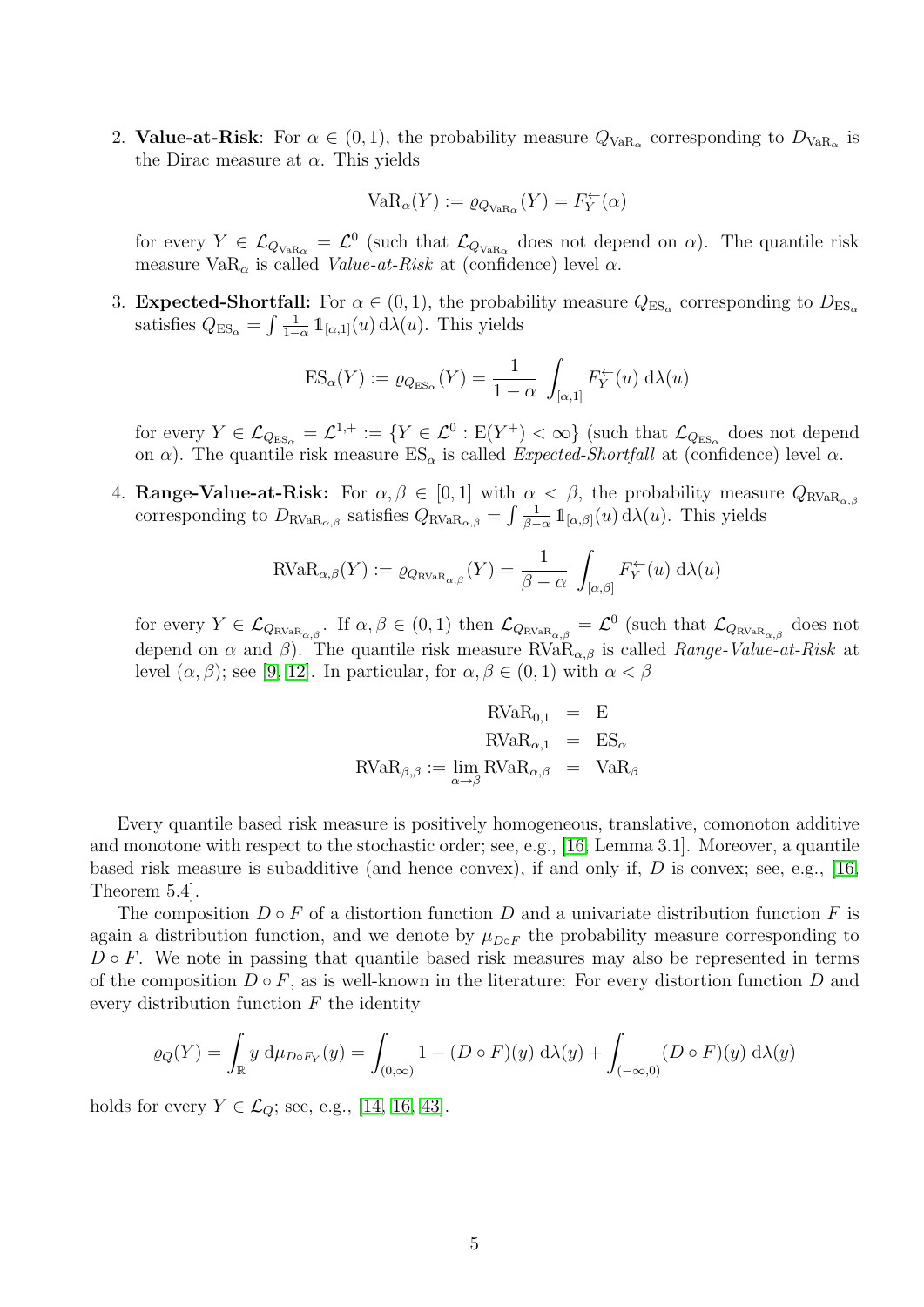## <span id="page-5-0"></span>4 Quantile based co-risk measures

We proceed with the conditional setting and introduce the notion of quantile based co-risk measures which are risk measures that involve the stochastic dependence among risks.

In what follows, we consider two random variables X and Y on  $(\Omega, \mathcal{A}, P)$  with continuous distribution functions  $F_X$  and  $F_Y$ , respectively.

- 1. For every  $\gamma \in (0,1)$  we denote by  $F_{Y|X \leq F_X^{\leftarrow}(\gamma)}$  the distribution function corresponding to the probability measure  $P^{Y}(\cdot | \{X < F_X^{\leftarrow}(\gamma)\})$ ,
- 2. for every  $\gamma \in (0,1)$  we denote by  $F_{Y|X \geq F_X^{\leftarrow}(\gamma)}$  the distribution function corresponding to the probability measure  $P^{Y}(\cdot | \{X \geq F_X^{\leftarrow}(\gamma)\})$ , and
- 3. for every  $\gamma \in (0,1)$  we denote by  $F_{Y|X=F_X^{\leftarrow}(\gamma)}$  the distribution function corresponding to the probability measure  $P^{Y}(\cdot | X = F_X^{\leftarrow}(\gamma))$  (notice that as soon as a Markov kernel of Y given X is chosen  $F_{Y|X=F_X^{\leftarrow}(\gamma)}$  is defined for every  $\gamma \in (0,1)$ ).

We assume that the random variables X and Y are connected via the unique copula  $C$  (see, e.g., [\[11\]](#page-22-11)), i.e. the identity  $H(x,y) = C(F_X(x), F_Y(y))$  holds for all  $(x, y) \in \mathbb{R}^2$ . In this case, since  $(F_Y \circ F_Y^{\leftarrow})(u) = u$  for every  $u \in I$ 

1. the identity

$$
F_{Y|X < F_X^{\leftarrow}(\gamma)}(y) = \frac{C(\gamma, F_Y(y))}{\gamma}
$$

holds for every  $y \in \mathbb{R}$  and every  $\gamma \in (0,1)$ ,

2. the identity

$$
F_{Y|X \ge F_X^{\leftarrow}(\gamma)}(y) = \frac{F_Y(y) - C(\gamma, F_Y(y))}{1 - \gamma}
$$

<span id="page-5-1"></span>holds for every  $y \in \mathbb{R}$  and every  $\gamma \in (0,1)$ , and

3. the identity

$$
F_{Y|X = F_X^{\leftarrow}(\gamma)}(y) = K_C(\gamma, [0, F_Y(y)])
$$
\n(4.1)

holds for every  $y \in \mathbb{R}$  and a.e.  $\gamma \in (0,1)$ . Indeed, since  $\lambda^{F^{\leftarrow}_{X}} = P^{X}$  and  $(F_X \circ F_X^{\leftarrow})(u) = u$ for every  $u \in I$ , we obtain

$$
\int_{[0,u]} F_{Y|X=F_X^{\leftarrow}(\gamma)}(y) d\lambda(\gamma) = \int_{(F_X^{\leftarrow})^{-1}((-\infty, F_X^{\leftarrow}(u)])} F_{Y|X=F_X^{\leftarrow}(\gamma)}(y) d\lambda(\gamma)
$$
\n
$$
= \int_{(-\infty, F_X^{\leftarrow}(u)]} F_{Y|X=x}(y) d\lambda^{F_X^{\leftarrow}}(x)
$$
\n
$$
= \int_{(-\infty, F_X^{\leftarrow}(u)]} F_{Y|X=x}(y) dP^X(x)
$$
\n
$$
= H(F_X^{\leftarrow}(u), y)
$$
\n
$$
= C((F_X \circ F_X^{\leftarrow})(u), F_Y(y))
$$
\n
$$
= C(u, F_Y(y))
$$
\n
$$
= \int_{[0,u]} K_C(\gamma, [0, F_Y(y)]) d\lambda(\gamma)
$$

for every  $u \in I$ . The assertion hence follows from the Radon-Nikodym theorem. The previous identity was also discussed in [\[31\]](#page-23-15).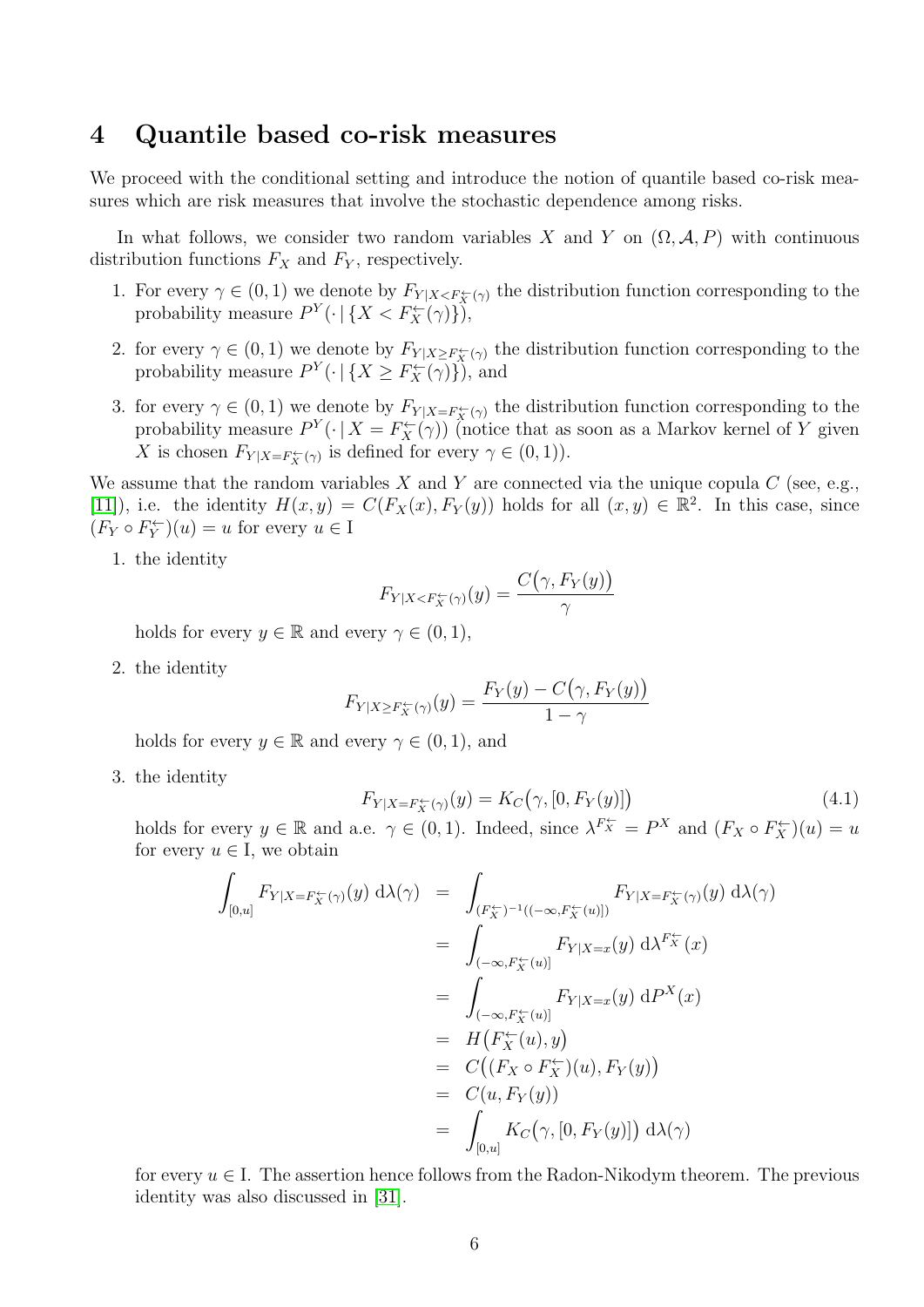Note that, in Equation [\(4.1\)](#page-5-1), we can choose any Markov kernel that is a regular conditional distribution of Y given X (which may be the "canonical version" constructed in  $[4, 22]$  $[4, 22]$ ). Thus, the Markov kernel on the right hand side of Equation [\(4.1\)](#page-5-1) is defined for every  $\gamma \in$  $(0, 1)$  but is unique only for a.e.  $\gamma \in (0, 1)$ . Therefore, although the results related to Markov kernels are valid only a.s., we may define quantities related to the Markov kernel for arbitrary  $\gamma \in (0,1)$ .

For  $C \in \mathcal{C}$  and  $\gamma \in (0, 1)$ , we now define the maps  $\delta_{\gamma, C}^{\leq}, \delta_{\gamma, C}^{\geq}, \delta_{\gamma, C}^{\equiv} : I \to I$  by letting

$$
\delta_{\gamma,C}^<(t) := \frac{C(\gamma,t)}{\gamma} \qquad \delta_{\gamma,C}^{\ge}(t) := \frac{t - C(\gamma,t)}{1 - \gamma} \qquad \delta_{\gamma,C}^=(t) := K_C(\gamma,[0,t])
$$

Then, for every  $*\in \{<,\geq,=\}, \delta_{\gamma,C}^*$  is a distribution functions on I satisfying

$$
F_{Y|X \ast F_X^{\leftarrow}(\gamma)} = \delta_{\gamma, C}^* \circ F_Y
$$

which in turn implies (compare [\[29,](#page-23-0) Theorem 3.1])

$$
F_{Y|X\ast F_X^{\leftarrow}(\gamma)}^{\leftarrow}=F_Y^{\leftarrow}\circ (\delta_{\gamma,C}^{\ast})^{\leftarrow}
$$

Note that the two above equations for  $*\in \{=\}$  are valid only a.s. Due to Lipschitz continuity of copulas, the maps  $\delta \xi_{\gamma,C}^<$  and  $\delta \xi_{\gamma,C}^>$  are Lipschitz continuous. In contrast to that,  $\delta \overline{\xi}_{\gamma,C}$  may fail to be continuous.

<span id="page-6-1"></span>**Remark 4.1.** Note that the maps  $\delta^{\leq}_{\gamma,C}$  and  $\delta^{\geq}_{\gamma,C}$  are related to each other via  $\delta^{\geq}_{\gamma,C} = \delta^{\leq}_{1-\gamma,\nu_1(C)}$  where  $\nu_1(C)$  denotes the reflection of C in the first coordinate given by  $(\nu_1(C))(u, v) := v - C(1 - u, v)$ for all  $(u, v) \in I^2$  and hence

$$
F_{Y|X \geq F_X^{\leftarrow}(\gamma)} = \delta^{\lt}_{1-\gamma,\nu_1(C)} \circ F_Y
$$

Note that  $\nu_1$  is an involution satisfying  $\nu_1(M) = W$  and  $\nu_1(\Pi) = \Pi$ ; we refer to [\[10,](#page-22-15) [15,](#page-22-16) [17\]](#page-22-17) for more information on copula reflections.

The first approach applying conditional distribution functions  $F_{Y|X\leq F_X^{\leftarrow}(\gamma)}$  is usually considered when  $X$  and  $Y$  are interpreted as financial positions describing the wealth of an institution or the profit of an asset portfolio; see, e.g., [\[4\]](#page-22-2). The second approach using conditional distribution functions  $F_{Y|X \geq F_X^{\leftarrow}(\gamma)}$  is common for instance when considering X and Y as *random loss* variables; see, e.g., [\[29\]](#page-23-0).

Thus, in either case we can restrict our consideration to the functions  $\delta^{\lt}$  and  $\delta^{\equiv}$ .

It turns out that the maps  $\delta \zeta_C$  and  $\delta \overline{\zeta_C}$  themselves are distortion functions and may be used to construct distortion functions for co-risk measures. The next result is straightforward:

<span id="page-6-0"></span>**Corollary 4.2.** For every  $\gamma \in (0,1)$  and every copula C the maps  $\delta_{\gamma,C}^{\lt}$  and  $\delta_{\gamma,C}^{\equiv}$  are distortion functions.

We now apply  $\delta_{\gamma,C}^{\leq}$  and  $\delta_{\gamma,C}^{\equiv}$  to the comonotonicity copula M, the independence copula  $\Pi$  and the countermonotonicity copula W:

| $C \parallel \delta_{\gamma, C}^{\leq}$    |                       | $o_{\gamma,C}$                        |                                    |
|--------------------------------------------|-----------------------|---------------------------------------|------------------------------------|
| $M \parallel D_{\text{RVaR}_{0,\gamma}}$   |                       | $D_{\mathrm{RVaR}_{\gamma,\gamma}}$   | $= D_{\text{VaR}_{\gamma}}$        |
| $D_{\mathrm{RVaR}_{0,1}}$                  | $= D_{\rm E}$         | $D_{\mathrm{RVaR}_{0,1}}$             | $= D_{\rm E}$                      |
| $W \parallel D_{\text{RVaR}_{1-\gamma,1}}$ | $= D_{ES_{1-\gamma}}$ | $D_{\text{RVaR}_{1-\gamma,1-\gamma}}$ | $= D_{VaR_{1-\underline{\gamma}}}$ |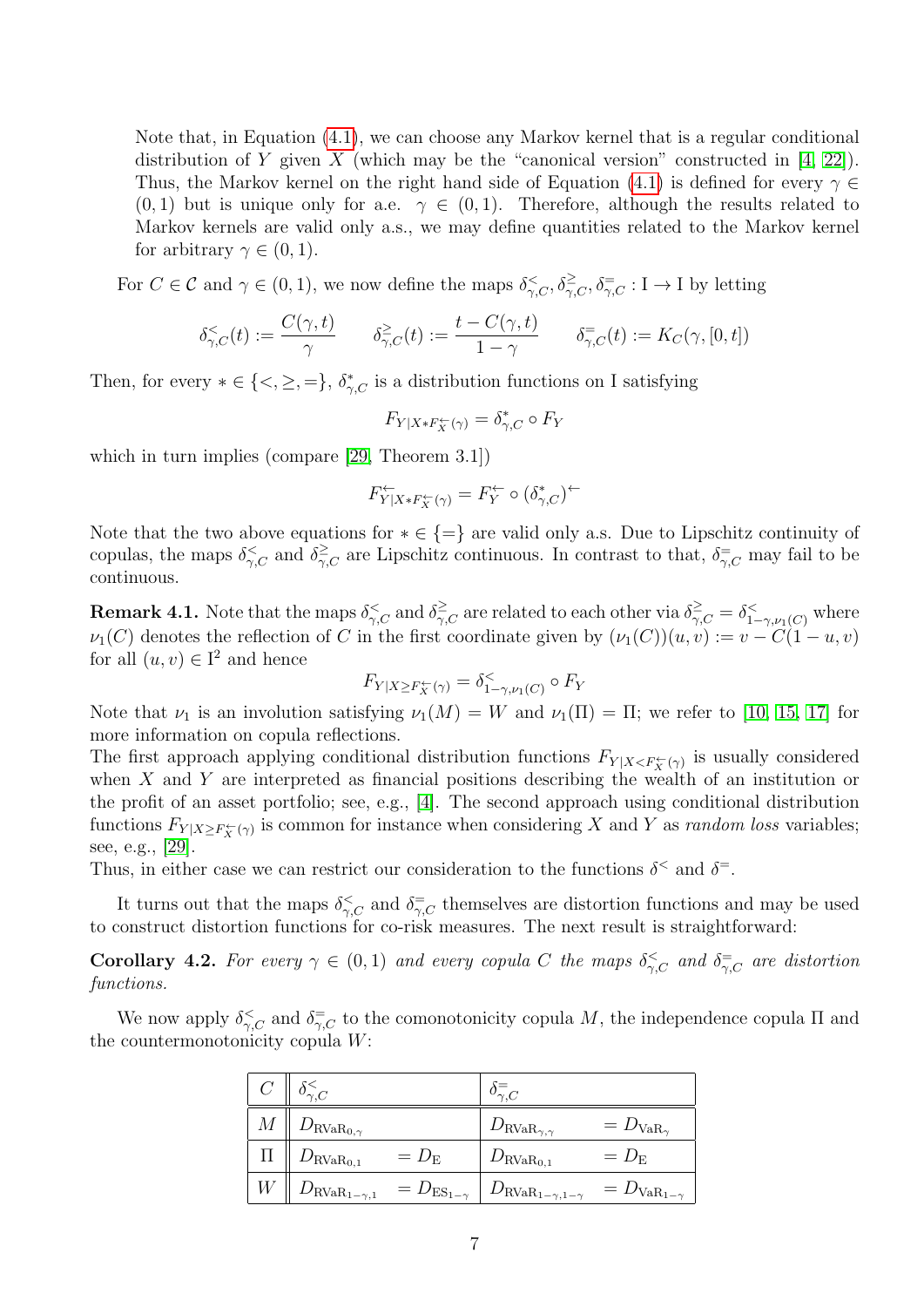**Remark 4.3.** Corollary [4.2](#page-6-0) reflects the idea of considering  $\delta^{\leq}_{\gamma,C}$  (and possibly also  $\delta^{\equiv}_{\gamma,C}$ ) as a distortion function whose corresponding quantile based risk measure is based on contagion from an external scenario whereas the dependence is modeled with a copula having horizontal concave sections; see, e.g., [\[7,](#page-22-18) [44\]](#page-23-5). As can be seen from the previous table, the Expected-Shortfall possesses such an interpretation.

The quantile functions of  $\delta \zeta_c$  and  $\delta \overline{\zeta_c}$  satisfy:

| $C_{-}$            | $\mid (\delta_{\gamma,C}^{\lt} )^{\leftarrow}(u)$ | $(\delta_{\gamma,C}^{\equiv})^{\leftarrow}(u)$ |
|--------------------|---------------------------------------------------|------------------------------------------------|
| M                  | $\gamma u$                                        |                                                |
| $\boldsymbol{\Pi}$ | $\boldsymbol{u}$                                  | u                                              |
| $W_{-}$            | $\gamma u + 1 - \gamma$                           |                                                |

From [\[11,](#page-22-11) Theorem 1.7.3] we may conclude that the map  $C \mapsto \delta \zeta_C$  is order preserving and that the map  $C \mapsto (\delta \zeta_C)^{\leftarrow}$  is order reversing with respect to PLOD order on copulas:

<span id="page-7-1"></span>**Corollary 4.4.** For  $\gamma \in (0,1)$  the inequalities  $\delta_{\gamma,W}^{\leq} \leq \delta_{\gamma,C_1}^{\leq} \leq \delta_{\gamma,C_2}^{\leq} \leq \delta_{\gamma,M}^{\leq}$  and

$$
(\delta_{\gamma,M}^{\le})^\leftarrow \le (\delta_{\gamma,C_2}^{\le})^\leftarrow \le (\delta_{\gamma,C_1}^{\le})^\leftarrow \le (\delta_{\gamma,W}^{\le})^\leftarrow
$$

hold for all  $C_1 \leq C_2$ .

The following result extends Corollary [4.2:](#page-6-0)

<span id="page-7-0"></span>**Corollary 4.5.** For every  $\gamma \in (0,1)$ , every copula C and every distortion function D the maps  $D_{\gamma,C}^{\lt} := D \circ \delta_{\gamma,C}^{\lt}$  and  $D_{\gamma,C}^{\equiv} := D \circ \delta_{\gamma,C}^{\equiv}$  are distortion functions.

Example 4.6. The terms attached to the following examples are the names of the co-risk measures resulting from the respective distortion functions.

1. Marginal Expected-Shortfall or Co-Expectation: The distortion functions  $(D_{\rm E})_{\gamma,C}^{\leq}$ and  $(D_{\mathrm{E}})_{\gamma,C}^{\dagger}$  satisfy

$$
(D_{\mathcal{E}})_{\gamma,C}^{\leq} = \delta_{\gamma,C}^{\leq}
$$
  

$$
(D_{\mathcal{E}})_{\gamma,C}^{\equiv} = \delta_{\gamma,C}^{\equiv}
$$

2. Co-Value-at-Risk: For  $\alpha \in (0,1)$ , the distortion functions  $(D_{VaR_{\alpha}})_{\gamma,C}^{\lt}$  and  $(D_{VaR_{\alpha}})_{\gamma,C}^{\equiv}$ satisfy

$$
(D_{\text{VaR}_{\alpha}})_{\gamma,C}^{\lt} = 1_{[(\delta_{\gamma,C}^{\lt} )^{\leftarrow} (\alpha),1]} = D_{\text{VaR}_{(\delta_{\gamma,C}^{\lt} )^{\leftarrow} (\alpha)}}
$$

$$
(D_{\text{VaR}_{\alpha}})_{\gamma,C}^= 1_{[(\delta_{\gamma,C}^= )^{\leftarrow} (\alpha),1]} = D_{\text{VaR}_{(\delta_{\gamma,C}^= )^{\leftarrow} (\alpha)}}
$$

3. Co-Expected-Shortfall: For  $\alpha \in (0,1)$ , the distortion functions  $(D_{ES_{\alpha}})_{\gamma,C}^{\lt}$  and  $(D_{ES_{\alpha}})_{\gamma,C}^{\equiv}$ satisfy

$$
(D_{\text{ES}_{\alpha}})_{\gamma,C}^{\lt}(t) = \frac{C(\gamma,t) - \alpha\gamma}{\gamma - \alpha\gamma} \mathbb{1}_{[\alpha\gamma,1]}(C(\gamma,t))
$$
  

$$
(D_{\text{ES}_{\alpha}})_{\gamma,C}^=(t) = \frac{K_C(\gamma,[0,t]) - \alpha}{1 - \alpha} \mathbb{1}_{[\alpha,1]}(K_C(\gamma,[0,t]))
$$

for every  $t \in I$ .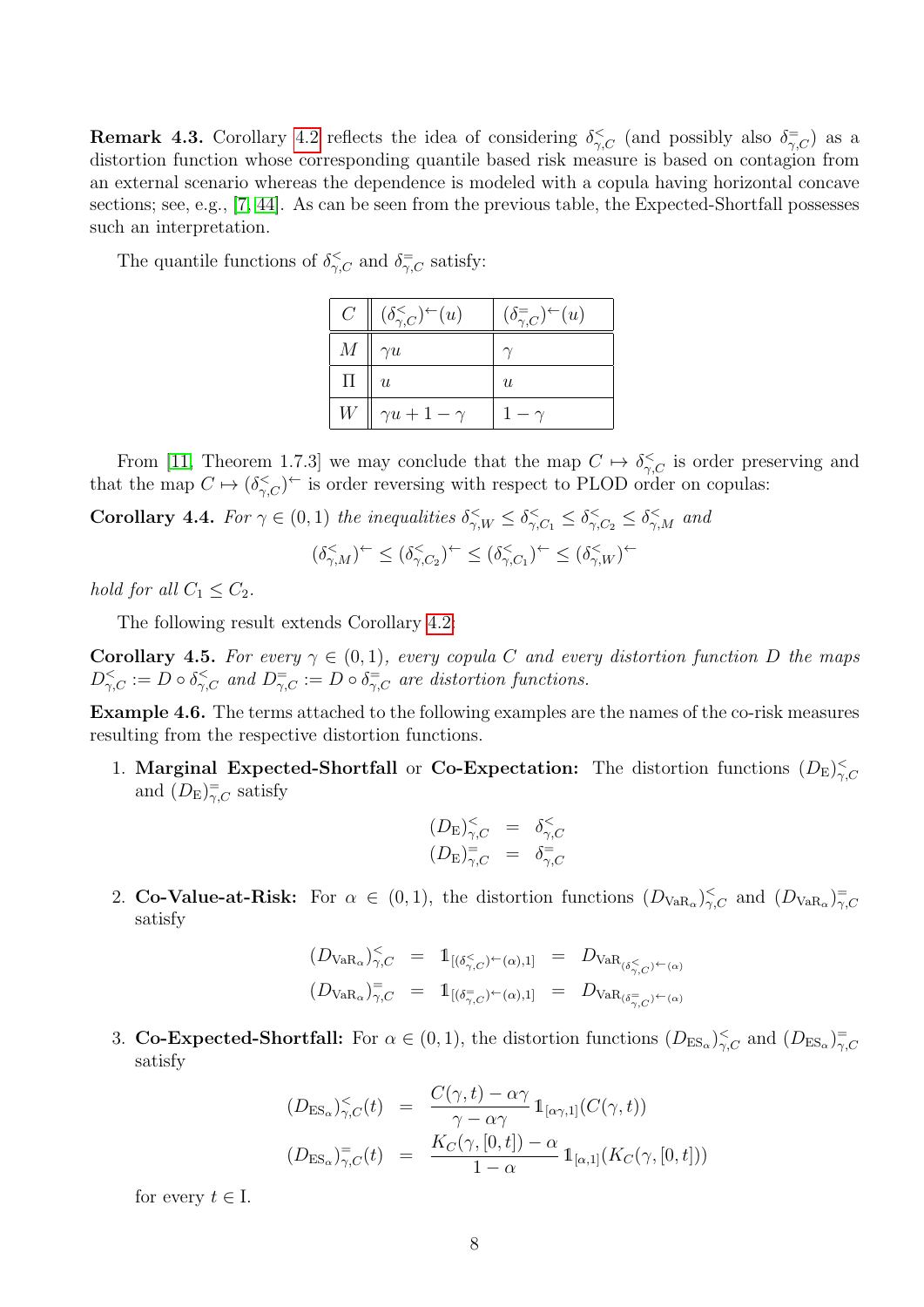4. **Co-Range-Value-at-Risk:** For  $\alpha, \beta \in [0, 1]$  with  $\alpha < \beta$ , the distortion functions  $(D_{\text{RVaR}_{\alpha,\beta}})_{\gamma,C}^{\leq}$ and  $(D_{\text{RVaR}_{\alpha,\beta}})_{\gamma,C}^{\dagger}$  satisfy

$$
(D_{\text{RVaR}_{\alpha,\beta}})_{\gamma,C}^{\lt}(t) = \frac{C(\gamma,t) - \alpha\gamma}{\beta\gamma - \alpha\gamma} 1_{[\alpha\gamma,\beta\gamma]}(C(\gamma,t)) + 1_{(\beta\gamma,\gamma]}(C(\gamma,t))
$$
  

$$
(D_{\text{RVaR}_{\alpha,\beta}})_{\gamma,C}^{\equiv}(t) = \frac{K_C(\gamma,[0,t]) - \alpha}{\beta - \alpha} 1_{[\alpha,\beta]}(K_C(\gamma,[0,t])) + 1_{(\beta,1]}(K_C(\gamma,[0,t]))
$$

for every  $t \in I$ .

Representations for the above distortion functions in the case of comonotonic, independent and countermonotonic random variables, respectively, may be obtained from the following table:

| $C \parallel (D_{\text{RVaR}_{\alpha,\beta}})_{\gamma,C}^{\lt}$ | $(D_{\mathrm{RVaR}_{\alpha,\beta}})_{\gamma,C}^=$ |
|-----------------------------------------------------------------|---------------------------------------------------|
| $M \parallel D_{\mathrm{RVaR}_{\alpha\gamma,\beta\gamma}}$      | $D_{\text{RVaR}_{\gamma,\gamma}}$                 |
| $D_{\mathrm{RVaR}_{\alpha,\beta}}$                              | $D_{\mathrm{RVaR}_{\alpha,\beta}}$                |
| $D_{\text{RVaR}_{\alpha\gamma+1-\gamma,\beta\gamma+1-\gamma}}$  | $D_{\text{RVaR}_{1-\gamma,1-\gamma}}$             |

Now, for  $\gamma \in (0,1)$  and  $C \in \mathcal{C}$ , define

$$
\mathcal{L}_{\gamma,C,Q}^{\leq} := \left\{ Y \in \mathcal{L}^0 \middle| \int_{I} |F_{Y|X \leq F_X^{\leftarrow}(\gamma)}^{\leftarrow}(u)| \, dQ(u) < \infty \right\}
$$
\n
$$
\mathcal{L}_{\gamma,C,Q}^{\geq} := \left\{ Y \in \mathcal{L}^0 \middle| \int_{I} |F_{Y|X \geq F_X^{\leftarrow}(\gamma)}^{\leftarrow}(u)| \, dQ(u) < \infty \right\}
$$
\n
$$
\mathcal{L}_{\gamma,C,Q}^{\equiv} := \left\{ Y \in \mathcal{L}^0 \middle| \int_{I} |F_{Y|X = F_X^{\leftarrow}(\gamma)}^{\leftarrow}(u)| \, dQ(u) < \infty \right\}
$$

Then we have  $\mathcal{L}^{\infty} \subseteq \mathcal{L}^{<}_{\gamma,C,Q}, \mathcal{L}^{\geq}_{\gamma,C,Q}, \mathcal{L}^{\equiv}_{\gamma,C,Q}$  and the maps  $\varrho^{<}_{\gamma,C,Q} : \mathcal{L}^{<}_{\gamma,C,Q} \to \mathbb{R}, \varrho^{\geq}_{\gamma,C,Q} : \mathcal{L}^{<}_{\gamma,C,Q} \to \mathbb{R}$ and  $\varrho_{\gamma,C,Q}^{-} : \mathcal{L}_{\gamma,C,Q}^{-} \to \mathbb{R}$  given by

$$
\varrho_{\gamma,C,Q}^{\lt}(Y) := \int_I F_{Y|X < F_X^{\leftarrow}(\gamma)}^{\lt} (u) \, dQ(u)
$$
  

$$
\varrho_{\gamma,C,Q}^{\geq}(Y) := \int_I F_{Y|X \geq F_X^{\leftarrow}(\gamma)}^{\lt} (u) \, dQ(u)
$$
  

$$
\varrho_{\gamma,C,Q}^{\equiv}(Y) := \int_I F_{Y|X = F_X^{\leftarrow}(\gamma)}^{\leftarrow}(u) \, dQ(u)
$$

are said to be a quantile based co-risk measure.

<span id="page-8-0"></span>Example 4.7. Let  $* \in \{<,\geq,=\}.$ 

1. Marginal Expected-Shortfall or Co-Expectation: The quantile co-risk measure  $\varrho_{\gamma,C,Q_E}^*$ satisfies

$$
\text{MES}^*_{\gamma,C}(Y|X) := \varrho^*_{\gamma,C,Q_{\mathcal{E}}}(Y) = E(Y|X * F_X^\leftarrow(\gamma))
$$

for every  $Y \in \mathcal{L}_{\gamma,C,Q_{\text{E}}}^*$  and is called *Marginal Expected-Shortfall* or *Co-Expectation*; see, e.g., [\[2,](#page-22-5) [29\]](#page-23-0).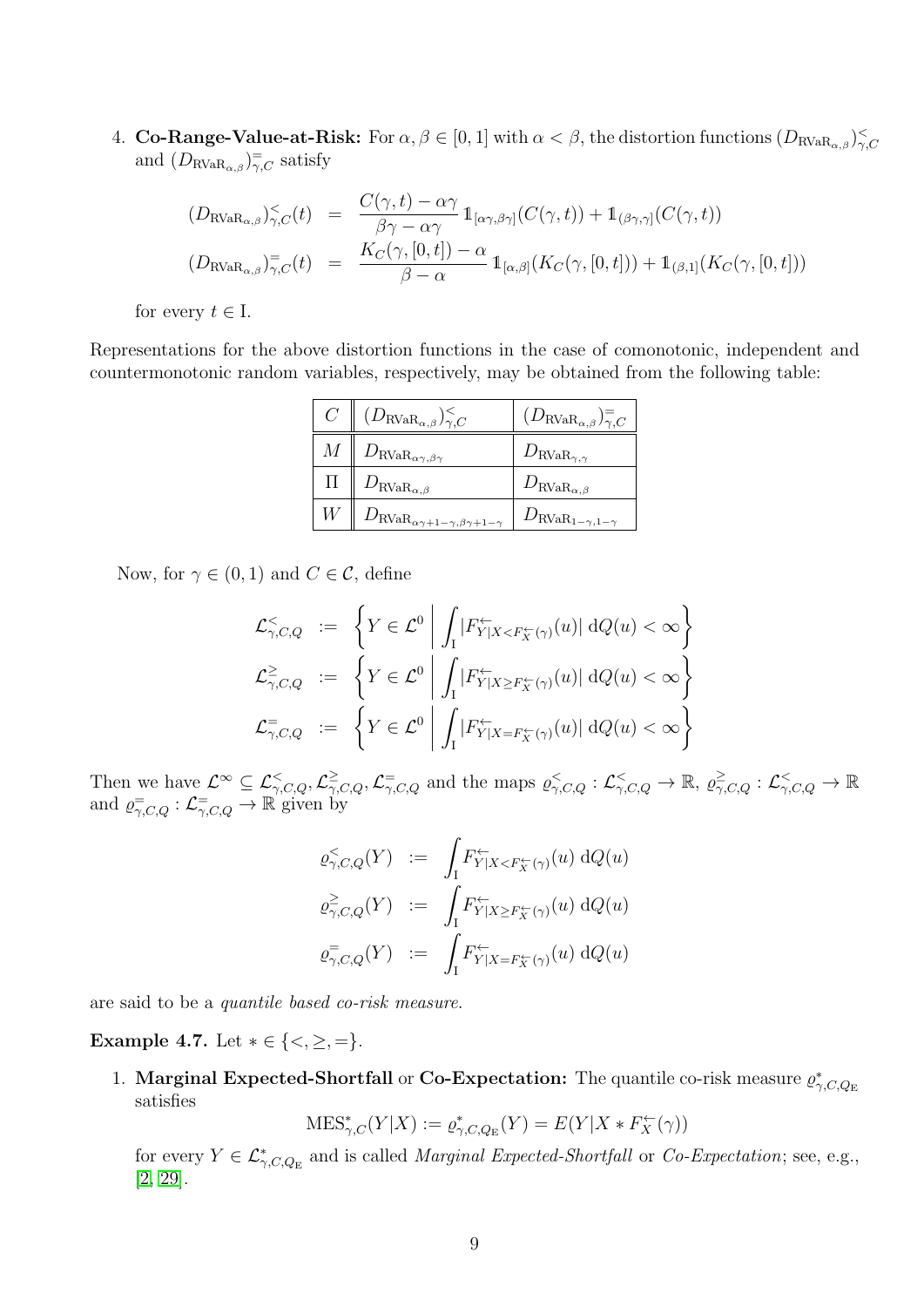2. Co-Value-at-Risk: For  $\alpha \in (0,1)$ , the quantile co-risk measure  $\varrho_{\gamma,C,Q_{VaR_{\alpha}}}^*$  satisfies

$$
\mathrm{CoVaR}_{\alpha,\gamma,C}^*(Y|X) := \varrho^*_{\gamma,C,Q_{\mathrm{VaR}_{\alpha}}}(Y) = F_{Y|X*F_X^{\leftarrow}(\gamma)}^{\leftarrow}(\alpha)
$$

for every  $Y \in \mathcal{L}^*_{\gamma, C, Q_{\text{VaR}_{\alpha}}}$  and is called *Co-Value-at-Risk* at level  $\alpha$ ; see, e.g., [\[3,](#page-22-0) [19,](#page-22-1) [29\]](#page-23-0).

3. Co-Expected-Shortfall: For  $\alpha \in (0,1)$ , the quantile co-risk measure  $\varrho_{\gamma,C,Q_{ES_{\alpha}}}^*$  satisfies

$$
\mathrm{CoES}^*_{\alpha,\gamma,C}(Y|X) := \varrho^*_{\gamma,C,Q_{\mathrm{ES}_\alpha}}(Y) = \frac{1}{1-\alpha} \int_{[\alpha,1]} F_{Y|X*F_X^{\leftarrow}(\gamma)}^{\leftarrow}(u) \, d\lambda(u)
$$

for every  $Y \in \mathcal{L}_{\gamma,C,Q_{\text{ES}_{\alpha}}}^{*}$  and is called *Co-Expected-Shortfall* at level  $\alpha$ ; see, e.g., [\[29\]](#page-23-0).

4. **Co-Range-Value-at-Risk:** For  $\alpha, \beta \in [0, 1]$  with  $\alpha < \beta$ , the quantile co-risk measure  $\varrho^*_{\gamma,C,Q_{\text{RVaR}}_{\alpha,\beta}}$  satisfies

$$
\text{CoRVaR}_{\alpha,\beta,\gamma,C}^*(Y|X) := \varrho_{\gamma,C,Q_{\text{RVaR}_{\alpha,\beta}}^*}(Y) = \frac{1}{\beta - \alpha} \int_{[\alpha,\beta]} F_{Y|X*F_X^{\leftarrow}(\gamma)}^{\leftarrow}(u) d\lambda(u)
$$

for every  $Y \in \mathcal{L}_{\gamma,C,Q_{\text{RVaR}_{\alpha,\beta}}}^*$  and is called *Co-Range-Value-at-Risk* at level  $(\alpha,\beta)$ . In particular, for  $\alpha, \beta \in (0,1)$  with  $\alpha < \beta$ 

$$
\begin{array}{rcl} \text{CoRVaR}_{0,1} & = & \text{MES} \\ \text{CoRVaR}_{\alpha,1} & = & \text{CoES}_{\alpha} \\ \text{CoRVaR}_{\beta,\beta} & := & \lim_{\alpha \to \beta} \text{CoRVaR}_{\alpha,\beta} & = & \text{CoVaR}_{\beta} \end{array}
$$

Since  $\varrho^*_{\gamma,C,Q}$  satisfies

$$
\varrho^*_{\gamma, C, Q}(Y) = \int_{\mathcal{I}} \text{CoVaR}^*_{u, \gamma, C}(Y|X) \, dQ(u)
$$

(∗ ∈ {<, ≥, =}), every quantile based co-risk measure is a CoVaR-based risk measure. It even turns out that every quantile based co-risk measure is a quantile based risk measure for which the distortion function depends on  $\gamma \in (0,1)$  and  $C \in \mathcal{C}$ :

<span id="page-9-0"></span>**Theorem 4.8.** Let  $\gamma \in (0,1)$ ,  $C \in \mathcal{C}$  and consider  $* \in \{<,\geq,=\}$ . Then

$$
\mathcal{L}_{\gamma,C,Q}^* = \left\{ Y \in \mathcal{L}^0 \middle| \int_{\mathcal{I}} \left| \left( F_Y^{\leftarrow} \circ (\delta_{\gamma,C}^*)^{\leftarrow} \right) (u) \right| \, dQ(u) < \infty \right. \right\} = \mathcal{L}_{Q_{\gamma,C}}^*
$$

and the identity

$$
\varrho^*_{\gamma,C,Q}(Y) = \int_{\mathcal{I}} \text{VaR}_{(\delta^*_{\gamma,C})^\leftarrow(u)}(Y) \, \mathrm{d}Q(u) = \int_{\mathcal{I}} F_Y^\leftarrow(u) \, \mathrm{d}Q^*_{\gamma,C}(u) = \varrho^*_{Q_{\gamma,C}}(Y)
$$

holds for every  $Y \in \mathcal{L}_{\gamma,C,Q}^*$ .

*Proof.* First note that  $Q_{\gamma,C}^{\lt} = Q^{(\delta_{\gamma,C}^{\lt}c)^{\leftarrow}}$  which is immediate from Corollary [4.5.](#page-7-0) Then the identities

$$
\int_{I} \left( F_{Y|X < F_X^{\leftarrow}(\gamma)}(u) \right)^{+} \mathrm{d}Q(u) = \int_{I} \left( \left( F_Y^{\leftarrow} \circ (\delta_{\gamma,C}^{<})^{\leftarrow} \right)(u) \right)^{+} \mathrm{d}Q(u) \right)
$$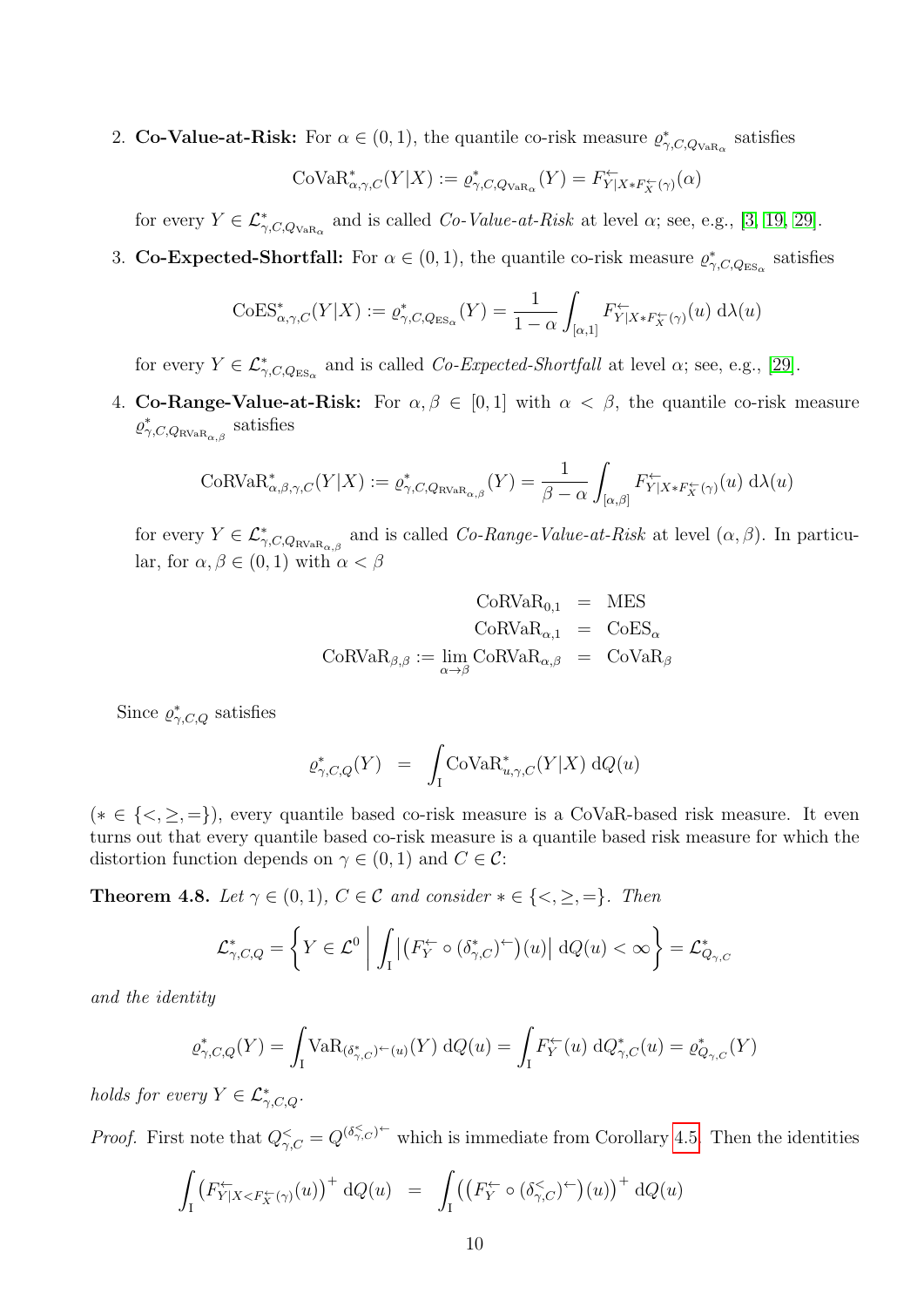$$
= \int_{(0,1]} \left( \left( F_Y^{\leftarrow} \circ (\delta_{\gamma,C}^{\lt} )^{\leftarrow} \right) (u) \right)^+ dQ(u) \right)
$$
  
\n
$$
= \int_{((\delta_{\gamma,C}^{\lt} )^{\leftarrow}(0), (\delta_{\gamma,C}^{\lt} )^{\leftarrow}(1)]} (F_Y^{\leftarrow} (u))^+ dQ^{(\delta_{\gamma,C}^{\lt} )^{\leftarrow}} (u)
$$
  
\n
$$
= \int_{((\delta_{\gamma,C}^{\lt} )^{\leftarrow}(0), (\delta_{\gamma,C}^{\lt} )^{\leftarrow}(1)]} (F_Y^{\leftarrow} (u))^+ dQ_{\gamma,C}^{\lt} (u)
$$
  
\n
$$
= \int_{I} (F_Y^{\leftarrow} (u))^+ dQ_{\gamma,C}^{\lt} (u)
$$

and

$$
\int_{I} \left( F_{Y|X < F_X^{\leftarrow}(\gamma)}^{\leftarrow}(u) \right)^{-} \mathrm{d}Q(u) = \int_{I} \left( F_Y^{\leftarrow}(u) \right)^{-} \mathrm{d}Q_{\gamma,C}^{\le}(u) \right)
$$

hold for every distortion function D and every  $Y \in \mathcal{L}^0$ . Thus,

$$
\mathcal{L}_{\gamma,C,Q}^{\leq} = \mathcal{L}_{Q_{\gamma,C}}^{\leq} = \left\{ Y \in \mathcal{L}^0 \middle| \int_{\mathcal{I}} \left| \left( F_Y^{\leftarrow} \circ (\delta_{\gamma,C}^{\leq} )^{\leftarrow} \right) (u) \right| dQ(u) \right\} \right\}
$$

and

$$
\varrho_{\gamma,C,Q}^{\lt} = \varrho_{Q_{\gamma,C}}^{\lt} = \int_{I} \left( F_{Y}^{\leftarrow} \circ (\delta_{\gamma,C}^{\lt} )^{\leftarrow} \right) (u) \, dQ(u)
$$

This proves the assertion for  $*\in \{<\}$ . The same reasoning applies to  $*\in \{\geq\}$  and  $*\in \{=\}$  where the latter follows from the fact that  $\delta_{\gamma,C}^{\equiv}$  is right-continuous at 0 and left-continuous at 1.  $\Box$ 

Remark 4.9. Since quantile based co-risk measures are quantile based risk measures they fulfill all the properties that apply to quantile based risk measures including positive homogeneity, translativity, comonoton additivity and monotonicity with respect to the stochastic order; see, e.g., [\[16,](#page-22-7) Lemma 3.1]. Properties such as subadditivity or convexity depend on the shape of  $D_{\gamma,C}^*$ . For instance, by [\[16,](#page-22-7) Theorem 5.4],  $\varrho_{\gamma,C,Q}^*$  is subadditive (and hence convex), if and only if,  $D_{\gamma,C}^*$ is convex.

As a first consequence of Theorem [4.8](#page-9-0) we obtain the following corollary which is immediate from the identity  $\delta^{\geq}_{\gamma,C} = \delta^{\leq}_{1}$ . 1−γ,ν1(C) discussed in Remark [4.1:](#page-6-1)

Corollary 4.10. The identity

$$
\varrho^{\geq}_{\gamma,C,Q}(Y) \ = \ \varrho^<_{1-\gamma,\nu_1(C),Q}(Y)
$$

holds for every  $Y \in \mathcal{L}^{\geq}_{\gamma, C, Q} = \mathcal{L}^{\lt}_{1-\gamma, \nu_1(C), Q}.$ 

Thus, in what follows we may restrict our consideration to the quantile co-risk measures  $\varrho_{\gamma,C,Q}^{\lt}$ and  $\varrho_{\gamma,C,Q}^{\equiv}$ . Nevertheless, we add results for  $\varrho_{\gamma,C,Q}^{\ge}$  where appropriate.

For  $C \in \{M, \Pi, W\}$  we immediately obtain the following identities:

|             | $\varrho^{\lt}_{\gamma,C,Q}(Y)$                    | $\varrho^{-}_{\gamma,C,Q}(Y)$  |
|-------------|----------------------------------------------------|--------------------------------|
| $M_{\odot}$ | $\int_I \text{VaR}_{\gamma u}(Y) dQ(u)$            | $VaR_{\gamma}(Y)$              |
| $\Pi$       | $\int_I \text{VaR}_u(Y) dQ(u)$                     | $\int_I \text{VaR}_u(Y) dQ(u)$ |
| W           | $\int_{I} \text{VaR}_{\gamma u+1-\gamma}(Y) dQ(u)$ | $VaR_{1-\gamma}(Y)$            |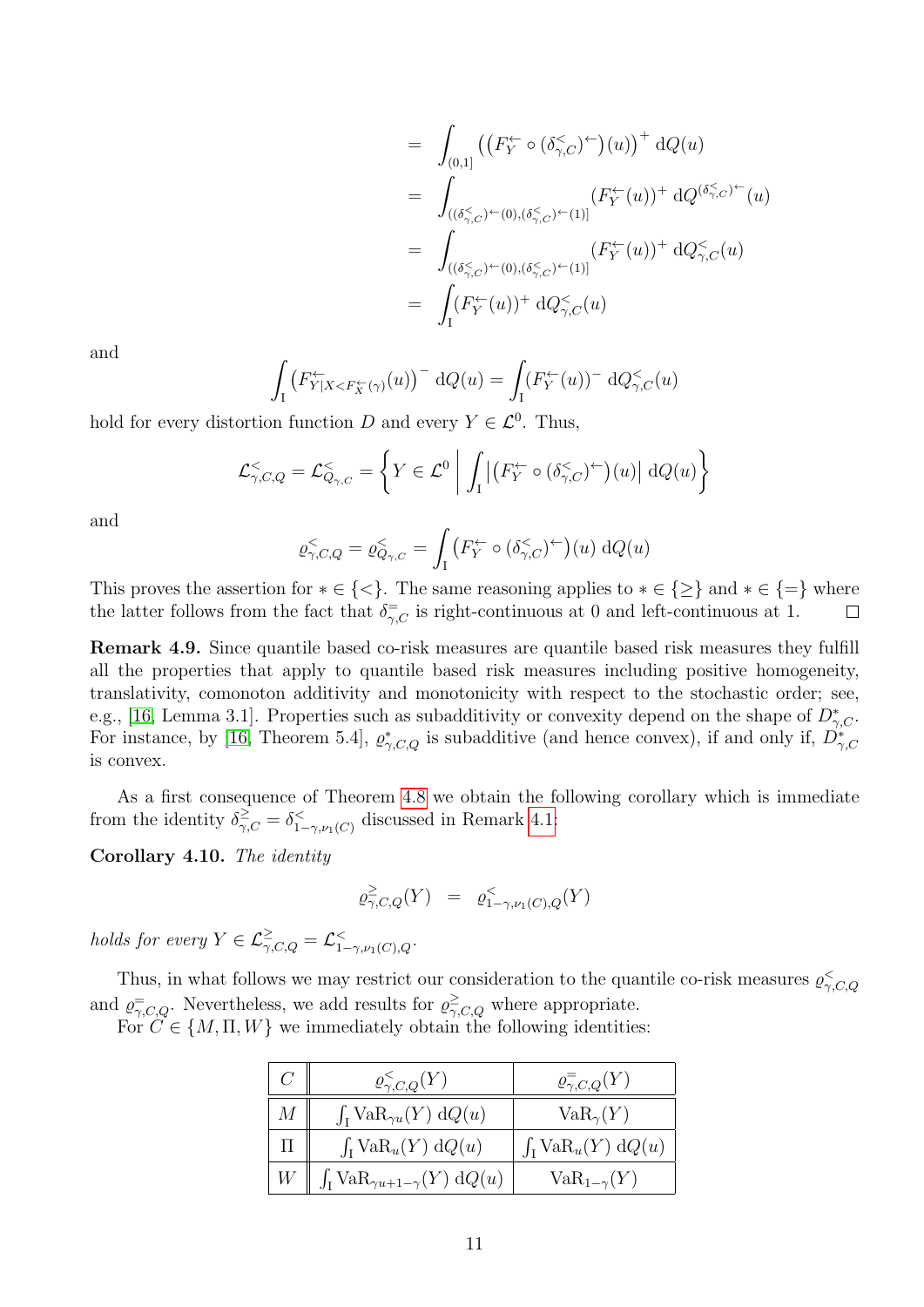Remarkably, no matter how Q is chosen,  $\varrho_{\gamma,M,Q}^{\equiv}$  (which refers to the case when the random variables are comonotonic) equals the Value-at-Risk at level  $\gamma$ , and  $\varrho_{\gamma,W,Q}^{\equiv}$  (which refers to the case when the random variables are countermonotonic) equals the Value-at-Risk at level  $1 - \gamma$ . The copulas M and W belong to the class of all completely dependent copulas: A copula  $C$  is said to be *completely dependent* if there exists some  $\lambda$ -preserving transformation  $h : I \to I$  (i.e., a transformation fulfilling  $\lambda(h^{-1}(F)) = \lambda(F)$  for every  $F \in \mathcal{B}(I)$  such that  $K(\gamma, E) := \mathbb{1}_E(h(\gamma))$  is a Markov kernel of C. For more properties of complete dependence we refer to [\[27\]](#page-23-16) as well as to [\[13\]](#page-22-19) and the references therein.

Corollary 4.11. For every completely dependent copula C with  $\lambda$ -preserving transformation h the identity

$$
\varrho_{\gamma,C,Q}^{\equiv} = \text{VaR}_{h(\gamma)}
$$

holds for every  $\gamma \in (0,1)$  such that  $h(\gamma) \in (0,1)$ , and the map  $\varrho_{\gamma,C,Q}^{\pm}$  does not depend on the choice of Q. In particular,  $\varrho_{\gamma,M,Q}^{\equiv} = \text{VaR}_{\gamma}$  and  $\varrho_{\gamma,W,Q}^{\equiv} = \text{VaR}_{1-\gamma}$ .

Theorem [4.8](#page-9-0) in combination with Corollary [4.4](#page-7-1) and the fact that the pseudo inverse is increasing implies that the map  $C \mapsto \varrho_{Q_{\gamma,C}}^{\lt} (Y)$  is order preserving with respect to the PLOD order on copulas; Theorem [4.12](#page-11-0) hence slightly extends [\[29,](#page-23-0) Theorem 3.4] and [\[34,](#page-23-1) Theorem 12]:

#### <span id="page-11-0"></span>**Theorem 4.12.** Consider  $\gamma \in (0, 1)$ .

(1) The inequality  $\varrho_{Q_{\gamma,C_2}}^{\leq}(Y) \leq \varrho_{Q_{\gamma,C_1}}^{\leq}(Y)$  holds for all  $C_1 \leq C_2$  and every  $Y \in \mathcal{L}_{\gamma,C_1,Q}^{\leq} \cap \mathcal{L}_{\gamma,C_2,Q}^{\leq}$ . In particular, the inequality

$$
\varrho^<_{Q_{\gamma,M}}(Y) \leq \varrho^<_{Q_{\gamma,C}}(Y) \leq \varrho^<_{Q_{\gamma,W}}(Y)
$$

holds for every  $C \in \mathcal{C}$  and every  $Y \in \bigcap_{C \in \mathcal{C}} \mathcal{L}_{\gamma, C, Q}^{\lt}$ .

(2) The inequality  $\rho_{\Omega}^{\geq}$  $\frac{\geq}{Q_{\gamma,C_1}}(Y) \leq \varrho_Q^{\geq}$  $\sum_{Q_{\gamma,C_2}}^{\geq}(Y)$  holds for all  $C_1 \leq C_2$  and every  $Y \in \mathcal{L}^{\geq}_{\gamma,C_1,Q} \cap \mathcal{L}^{\geq}_{\gamma,C_2,Q}$ . In particular, the inequality

$$
\varrho^{\geq}_{Q_{\gamma,W}}(Y) \leq \varrho^{\geq}_{Q_{\gamma,C}}(Y) \leq \varrho^{\geq}_{Q_{\gamma,M}}(Y)
$$

holds for every  $C \in \mathcal{C}$  and every  $Y \in \bigcap_{C \in \mathcal{C}} \mathcal{L}^{\geq}_{\gamma, C, Q}.$ 

Additional results including order properties of Y can be derived from [\[29\]](#page-23-0).

The next result is a consequence of Corollary [4.4](#page-7-1) and yields relations for the domain of a co-risk measure:

#### Corollary 4.13. Consider  $\gamma \in (0,1)$ .

(1) The inclusion

$$
\left\{ Y \in \mathcal{L}^0 \; \middle| \; \int_I (F_Y^{\leftarrow}(u))^+ \, \mathrm{d}Q_{\gamma,W}^{\leq}(u) + \int_I (F_Y^{\leftarrow}(u))^-\, \mathrm{d}Q_{\gamma,M}^{\leq}(u) < \infty \right) \subseteq \mathcal{L}_{\gamma,C,Q}^{\leq}
$$

holds for every  $C \in \mathcal{C}$ .

(2) The inclusion

$$
\left\{Y\in \mathcal{L}^0\;\middle|\; \int_\mathrm{I} (F_Y^\leftarrow(u))^+\,\mathrm{d}Q_{\gamma,M}^{\geq}(u)+\int_\mathrm{I} (F_Y^\leftarrow(u))^-\,\mathrm{d}Q_{\gamma,W}^{\geq}(u)<\infty\right\}\subseteq \mathcal{L}^{\geq}_{\gamma,C,Q}\right\}
$$

holds for every  $C \in \mathcal{C}$ .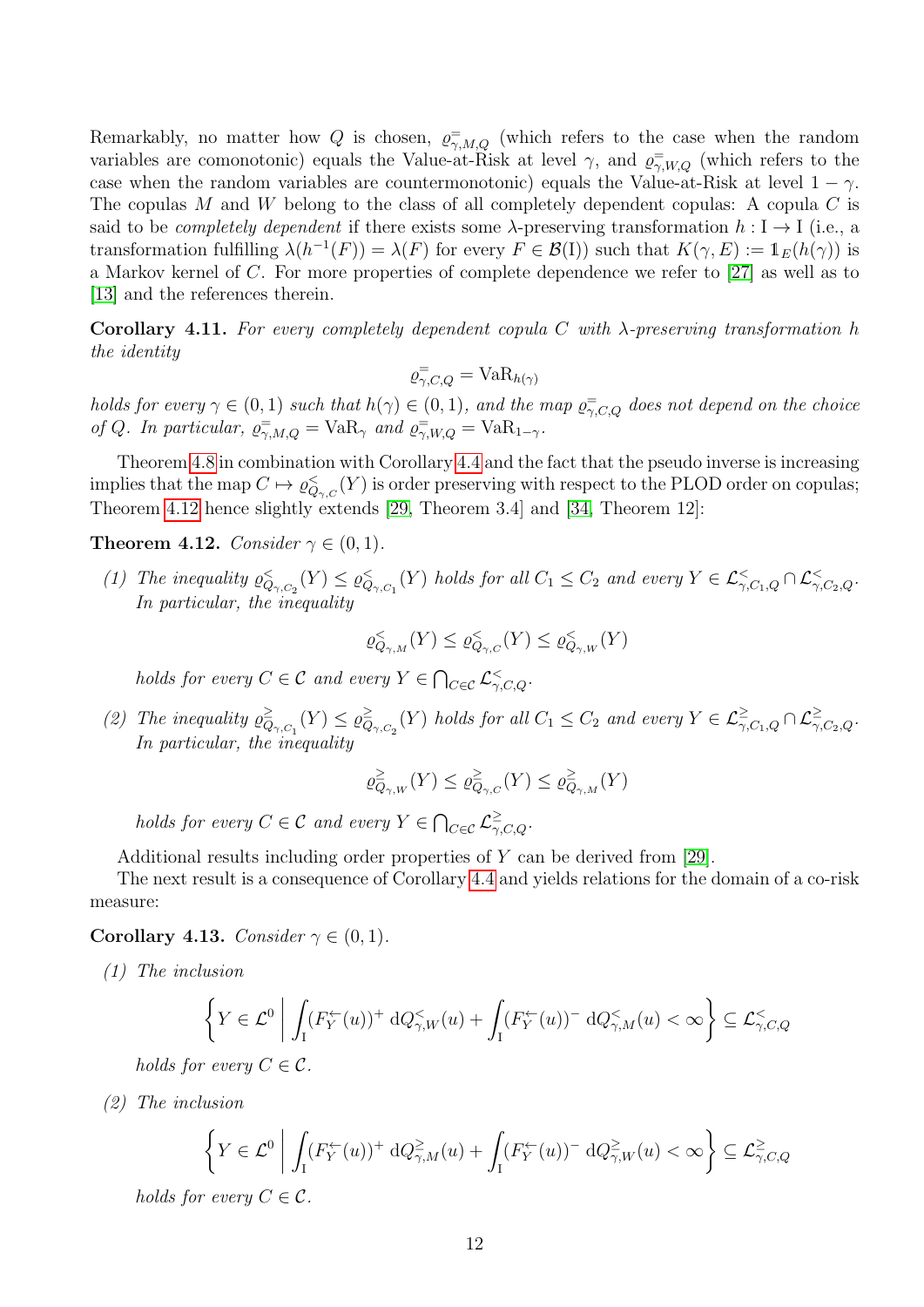*Proof.* We first prove (1). To this end, consider  $Y \in \mathcal{L}^0$ . Corollary [4.4](#page-7-1) together with the fact that the pseudo inverse is increasing then yields

$$
\int_{I} (F_{Y}^{\leftarrow}(u))^{+} \, \mathrm{d}Q_{\gamma,C}^{<}(u) \le \int_{I} (F_{Y}^{\leftarrow}(u))^{+} \, \mathrm{d}Q_{\gamma,W}^{<}(u)
$$

and

$$
\int_{I} (F_Y^{\leftarrow}(u))^-\,\mathrm{d} Q_{\gamma,C}^{\le}(u) \le \int_{I} (F_Y^{\leftarrow}(u))^-\,\mathrm{d} Q_{\gamma,M}^{\le}(u)
$$

which proves (1). Analogously, we obtain (2).

We now resume Example [4.7:](#page-8-0)

Example 4.14. Let  $* \in \{<, \geq, =\}.$ 

1. Marginal Expected-Shortfall or Co-Expectation: The Marginal Expected-Shortfall satisfies

$$
\text{MES}^*_{\gamma,C}(Y|X) = \int_Y \text{VaR}_{(\delta^*_{\gamma,C})^\leftarrow(u)}(Y) \, d\lambda(u)
$$

for every  $Y \in \mathcal{L}_{\gamma,C,Q_{\mathrm{E}}}^*$ . Moreover,

(a) the inequality

$$
\text{RVaR}_{0,\gamma}(Y) \leq \text{MES}_{\gamma,C}^<(Y|X) \leq \text{ES}_{1-\gamma}(Y)
$$

holds for every  $C \in \mathcal{C}$  and every  $Y \in \bigcap_{C \in \mathcal{C}} \mathcal{L}^{\leq}_{\gamma, C, Q_{\mathrm{E}}},$  and the inclusion  $\mathcal{L}^1 \subseteq \mathcal{L}^{\leq}_{\gamma, C, Q_{\mathrm{E}}}$ holds for every  $C \in \mathcal{C}$ .

(b) the inequality

$$
RVaR_{0,1-\gamma}(Y) \leq MES^{\geq}_{\gamma,C}(Y|X) \leq ES_{\gamma}(Y)
$$

holds for every  $C \in \mathcal{C}$  and every  $Y \in \bigcap_{C \in \mathcal{C}} \mathcal{L}_{\gamma}^{\geq 0}$  $\frac{\ge}{\gamma, C, Q_{\rm E}}$ , and the inclusion  $\mathcal{L}^1 \subseteq \mathcal{L}^{\ge}_{\gamma, C, Q_{\rm E}}$ holds for every  $C \in \mathcal{C}$ .

2. Co-Value-at-Risk: For  $\alpha \in (0,1)$ , the Co-Value-at-Risk satisfies (see [\[29,](#page-23-0) Theorem 3.1])

$$
\mathrm{CoVaR}_{\alpha,\gamma,C}^*(Y|X) = \mathrm{VaR}_{(\delta_{\gamma,C}^*)^\leftarrow(\alpha)}(Y)
$$

for every  $Y \in \mathcal{L}_{\gamma, C, Q_{\text{VaR}_{\alpha}}}^* = \mathcal{L}^0$ . In particular, every Co-Value-at-Risk at level  $\alpha$  is a Valueat-Risk at level  $(\delta_{\gamma,C}^*)^{\leftarrow}(\alpha)$ . Moreover,

(a) the inequality

$$
\text{VaR}_{\alpha\gamma}(Y) \leq \text{CoVaR}_{\alpha,\gamma,C}^{\lt}(Y|X) \leq \text{VaR}_{\alpha\gamma+1-\gamma}(Y)
$$

holds for every  $C \in \mathcal{C}$  and every  $Y \in \mathcal{L}^0$ .

(b) the inequality

$$
\text{VaR}_{\alpha(1-\gamma)}(Y) \leq \text{CoVaR}_{\alpha,\gamma,C}^{\geq}(Y|X) \leq \text{VaR}_{\alpha(1-\gamma)+\gamma}(Y)
$$

holds for every  $C \in \mathcal{C}$  and every  $Y \in \mathcal{L}^0$ .

3. Co-Expected-Shortfall: For  $\alpha \in (0,1)$ , the Co-Expected-Shortfall satisfies

$$
\mathrm{CoES}^*_{\alpha,\gamma,C}(Y|X) = \frac{1}{1-\alpha} \int_{[\alpha,1]} \mathrm{VaR}_{(\delta^*_{\gamma,C})^\leftarrow(u)}(Y) \, \mathrm{d}\lambda(u)
$$

for every  $Y \in \mathcal{L}_{\gamma, C, Q_{\text{ES}_\alpha}}^*$ . Moreover,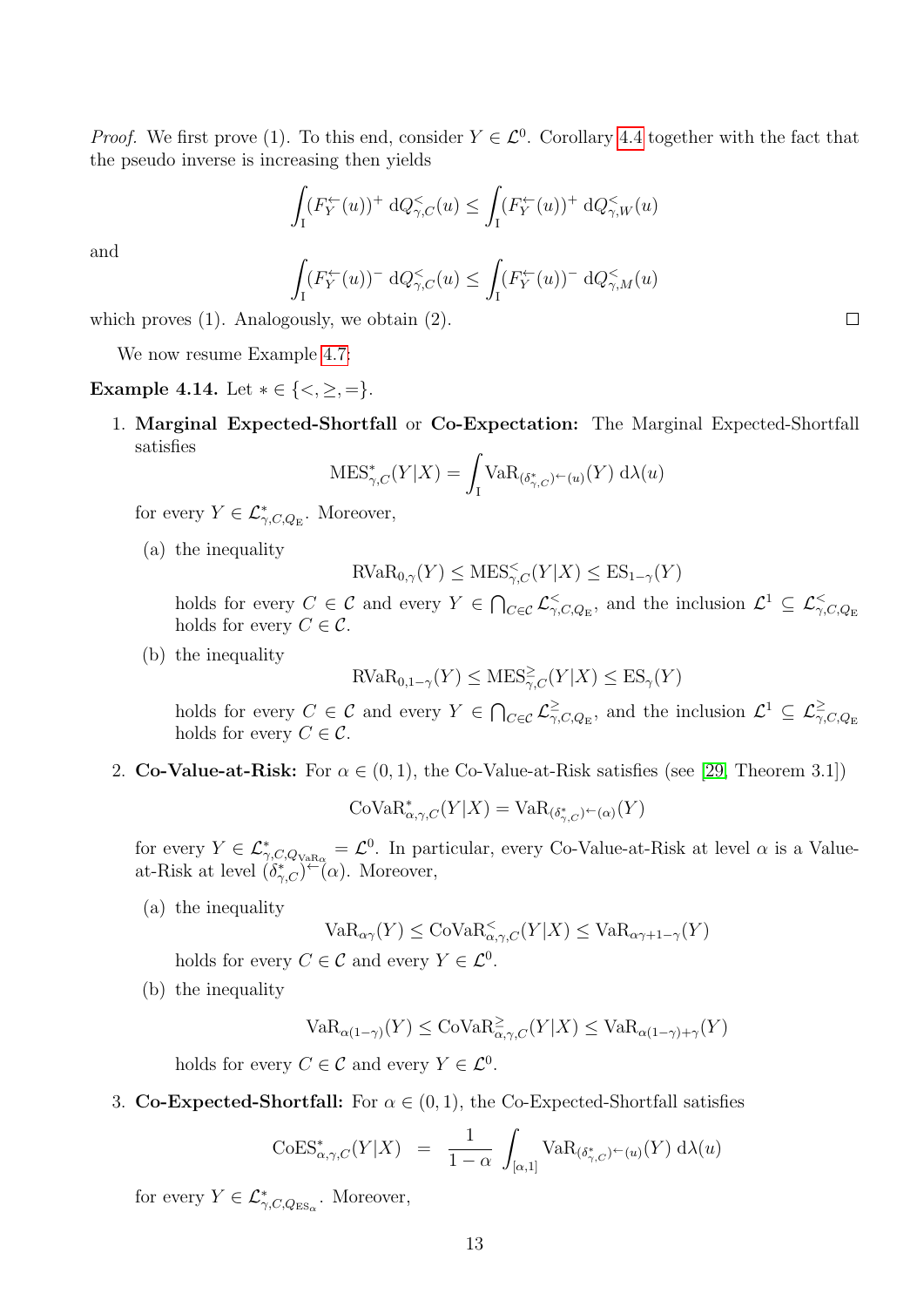(a) the inequality

$$
\text{RVaR}_{\alpha\gamma,\gamma}(Y) \le \text{CoES}_{\alpha,\gamma,C}^{\lt}(Y|X) \le \text{ES}_{\alpha\gamma+1-\gamma}(Y)
$$

holds for every  $C \in \mathcal{C}$  and every  $Y \in \bigcap_{C \in \mathcal{C}} \mathcal{L}^{\lt}_{\gamma, C, Q_{\text{ES}_\alpha}}$ , and the inclusion  $\mathcal{L}^{1,+} \subseteq \mathcal{L}^{\lt}_{\gamma, C, Q_{\text{ES}_\alpha}}$ holds for every  $C \in \mathcal{C}$ .

(b) the inequality

$$
\text{RVaR}_{\alpha(1-\gamma),1-\gamma}(Y) \le \text{CoES}^{\ge}_{\alpha,\gamma,C}(Y|X) \le \text{ES}_{\alpha(1-\gamma)+\gamma}(Y)
$$

holds for every  $C \in \mathcal{C}$  and every  $Y \in \bigcap_{C \in \mathcal{C}} \mathcal{L}_{\gamma, \zeta}^{\geq 0}$  $\frac{\ge}{\gamma, C, Q_{\rm ES_\alpha}}$ , and the inclusion  $\mathcal{L}^{1,+} \subseteq \mathcal{L}^{\ge}_{\gamma, C, Q_{\rm ES_\alpha}}$ holds for every  $C \in \mathcal{C}$ .

4. Co-Range-Value-at-Risk: For  $\alpha, \beta \in (0,1)$  with  $\alpha < \beta$ , the Co-Range-Value-at-Risk satisfies

$$
\text{CoRVaR}_{\alpha,\beta,\gamma,C}^*(Y|X) = \frac{1}{\beta-\alpha} \int_{[\alpha,\beta]} \text{VaR}_{(\delta_{\gamma,C}^*)^{\leftarrow}(u)}(Y) d\lambda(u)
$$

for every  $Y \in \mathcal{L}^*_{\gamma, C, Q_{\text{RVaR}}_{\alpha,\beta}} = \mathcal{L}^0$ . Moreover,

(a) the inequality

$$
\text{RVaR}_{\alpha\gamma,\beta\gamma}(Y) \le \text{CoRVaR}_{\alpha,\beta,\gamma,C}^<(Y|X) \le \text{RVaR}_{\alpha\gamma+1-\gamma,\beta\gamma+1-\gamma}(Y)
$$

holds for every  $C \in \mathcal{C}$  and every  $Y \in \mathcal{L}^0$ .

(b) the inequality

$$
\text{RVaR}_{\alpha(1-\gamma),\beta(1-\gamma)}(Y) \leq \text{CoRVaR}_{\alpha,\beta,\gamma,C}^{\geq}(Y|X) \leq \text{RVaR}_{\alpha(1-\gamma)+\gamma,\beta(1-\gamma)+\gamma}(Y)
$$

holds for every  $C \in \mathcal{C}$  and every  $Y \in \mathcal{L}^0$ .

Remark 4.15. Although every quantile co-risk measure is a quantile risk measure (Theorem [4.8\)](#page-9-0), it needs not to be a quantile risk measure of the same type. For instance, even though every Co-Value-at-Risk at level  $\alpha$  is a Value-at-Risk at level  $(\delta_{\gamma,C}^*)^\leftarrow(\alpha)$ , a Co-Expected-Shortfall may fail to be of Expected-Shortfall type.

**Remark 4.16.** A summary of  $\text{CoVaR}_{\alpha,\gamma,C}^=$  and  $\text{CoVaR}_{\alpha,\gamma,C}^<$  expressions for various families of copulas including among others Fréchet copulas, EFGM copulas, Marshall-Olkin copulas, Archimedean copulas and Extreme Value copulas may be found in [\[4,](#page-22-2) [22\]](#page-22-4).

# <span id="page-13-0"></span>5 Continuity results

In this section we study continuity properties of quantile based co-risk measures taking into account the underlying dependence structure. It turns out that, depending on the type of co-risk measure, different notions of copula convergence need to be considered including pointwise/uniform convergence (for co-risk measures based on  $\text{CoVaR}^<$  and  $\text{CoVaR}^>$ ) and weak convergence of the corresponding Markov kernels known as weak conditional convergence (for co-risk measures based on  $CoVaR^{-}$ ).

We start with two results that are key to this section: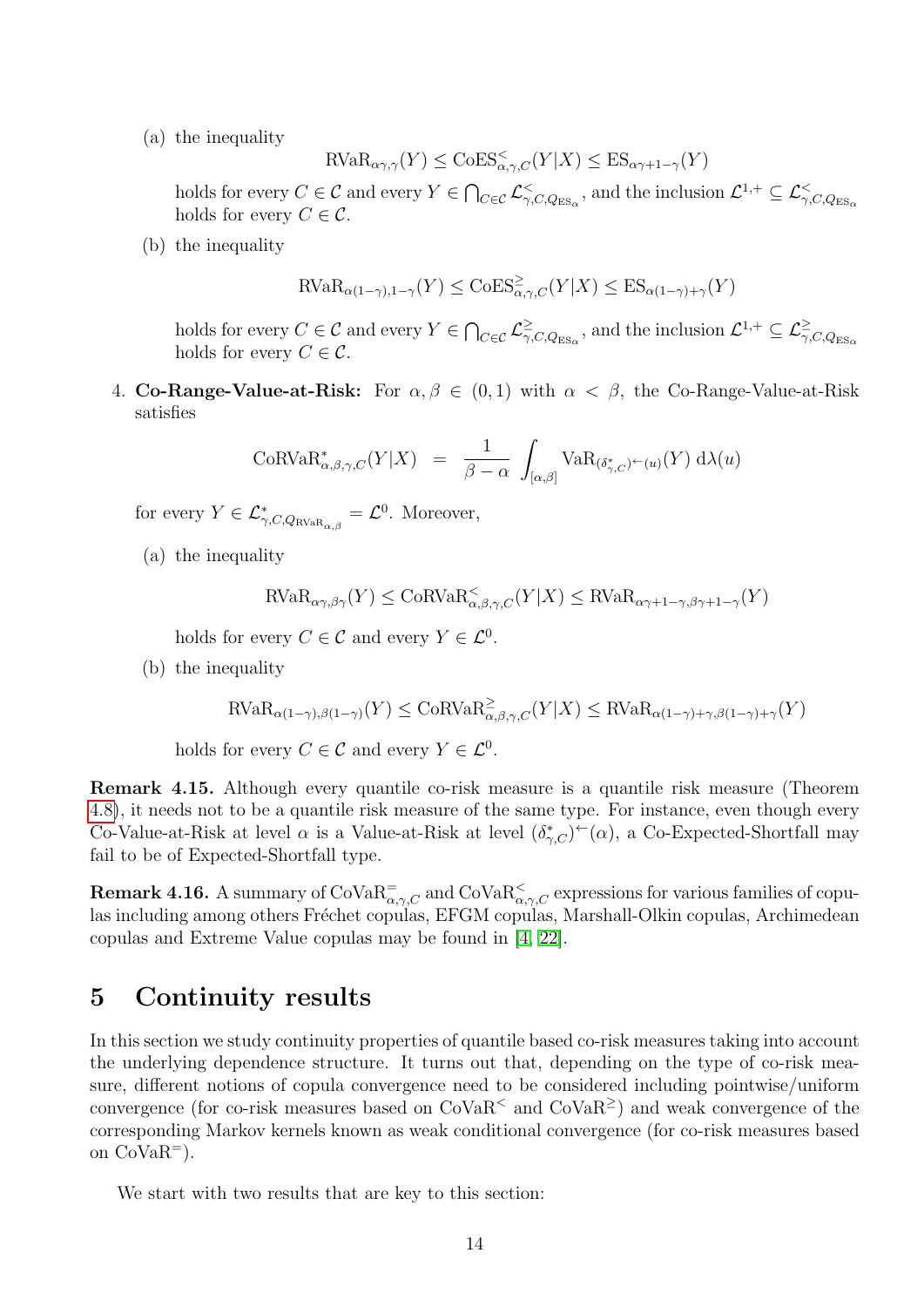<span id="page-14-0"></span>**Theorem 5.1.** Consider a sequence of copulas  $(C_n)_{n\in\mathbb{N}}$  converging pointwise to C and a sequence of continuous univariate distribution functions  $(F_{Y,n})_{n\in\mathbb{N}}$  converging weakly to  $F_Y$ . Then, for every  $\gamma \in (0,1)$ , the identities

$$
\lim_{n \to \infty} (\delta^{\lt}_{\gamma, C_n} \circ F_{Y,n})(y) = (\delta^{\lt}_{\gamma, C} \circ F_Y)(y)
$$
  

$$
\lim_{n \to \infty} (\delta^{\gt}_{\gamma, C_n} \circ F_{Y,n})(y) = (\delta^{\gt}_{\gamma, C} \circ F_Y)(y)
$$

hold for every  $y \in \mathbb{R}$ .

*Proof.* As  $F_Y$  is continuous, weak convergence of  $(F_{Y,n})_{n\in\mathbb{N}}$  to  $F_Y$  coincides with pointwise convergence. Moreover, as pointwise convergence  $(C_n)_{n\in\mathbb{N}}$  to C equals uniform and hence continuous convergence, we have that the sequence  $(\delta \zeta_{\gamma,C_n} \circ F_{Y,n})_{n \in \mathbb{N}}$  converges pointwise to  $\delta \zeta_{\gamma,C} \circ F_Y$ . The same reasoning yields the second identity.  $\Box$ 

Viewing bivariate copulas in terms of their conditional distributions and considering weak convergence leads to the notion of weak conditional convergence introduced in [\[25\]](#page-23-6): Suppose that  $C, C_1, C_2, \ldots$  are copulas and let  $K_C, K_{C_1}, K_{C_2}, \ldots$  be (versions of) the corresponding Markov kernels. We will say that  $(C_n)_{n\in\mathbb{N}}$  converges weakly conditional to C if and only if for  $\lambda$ -almost every  $u \in I$  we have that the sequence  $(K_{C_n}(u, \cdot))_{n \in \mathbb{N}}$  of probability measures on  $\mathcal{B}(I)$  converges weakly to the probability measure  $K_C(u, \cdot)$ . In the latter case we will write  $C_n \stackrel{\text{wcc}}{\longrightarrow} C$  (where 'wcc' stands for 'weak conditional convergence'). Following the construction in [\[22\]](#page-22-4) it is straightforward to verify that weak conditional convergence coincides with almost sure convergence of the partial derivatives on a dense set.

As is well known, many standard parametric classes  $\{C_{\theta} : \theta \in \Theta\}$  of copulas depend on the parameter  $\theta$  weakly conditional in the sense that if  $\theta_n \to \theta$  then  $C_n \xrightarrow{wcc} C$ : (among many others)

- the family of EFGM copulas: see [\[11,](#page-22-11) Section 6.3].
- the family of Gaussian copulas: see [\[11,](#page-22-11) Section 6.7].
- the family of t-copulas: see [\[11,](#page-22-11) Section 6.7].
- the family of Marshall-Olkin copulas: see [\[11,](#page-22-11) Section 6.4].

fulfill this property (see [\[25\]](#page-23-6)). In [\[25\]](#page-23-6), the authors have also proved that within the class of Archimedean copulas and the class of Extreme Value copulas standard pointwise convergence and weak conditional convergence are equivalent. The equivalence between the two notions of convergence reveals its potential when studying risk measures based on  $CoVaR<sup>=</sup>$  (as we will see in Section [6\)](#page-17-0).

<span id="page-14-1"></span>**Theorem 5.2.** Consider a sequence of copulas  $(C_n)_{n\in\mathbb{N}}$  converging weakly conditional to C and a sequence of continuous univariate distribution functions  $(F_{Y,n})_{n\in\mathbb{N}}$  converging weakly to  $F_Y$ . Then there exists a set  $\Lambda \in \mathcal{B}((0,1))$  with  $\lambda(\Lambda) = 1$  such that for every  $\gamma \in \Lambda$ 

<span id="page-14-2"></span>
$$
\lim_{n \to \infty} (\delta_{\gamma, C_n}^{\equiv} \circ F_{Y,n})(y) = (\delta_{\gamma, C}^{\equiv} \circ F_Y)(y)
$$
\n(5.1)

for every  $y \in \mathbb{R}$  with  $K_C(\gamma, \{F_Y(y)\}) = 0$ .

Additionally, if either (a)  $F_Y$  is strictly increasing or (b) the map  $v \mapsto K_C(\gamma, [0, v])$  is continuous, then Equation [\(5.1\)](#page-14-2) holds for all but at most countable infinitely many  $y \in \mathbb{R}$  (interpreting the expressions as conditional distribution functions on R we hence have weak convergence).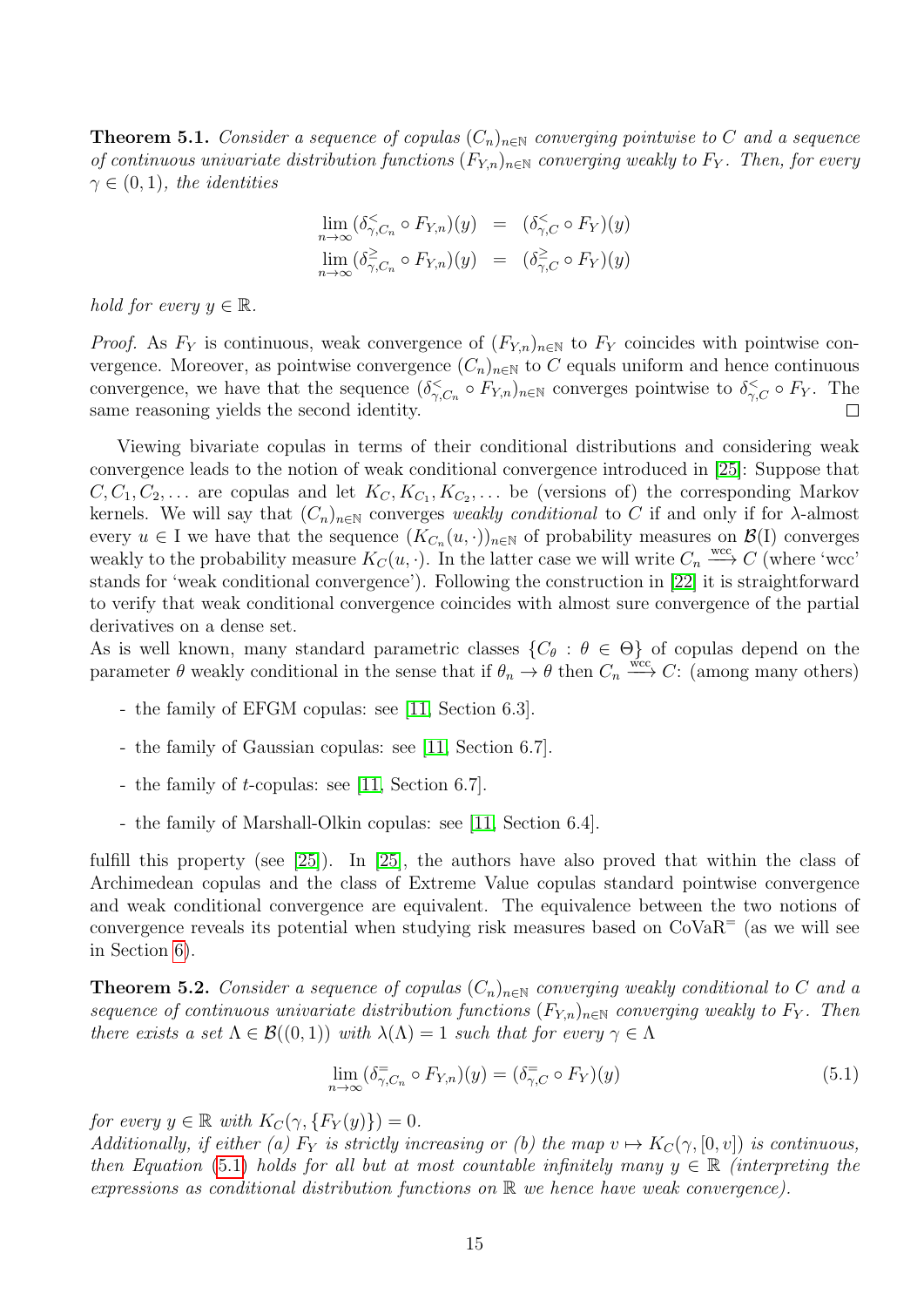*Proof.* Letting  $\Lambda \in \mathcal{B}((0,1))$  denote the set of all  $x \in (0,1)$  such that  $K_{C_n}(x, \cdot)$  converges weakly to  $K_C(x, \cdot)$  we have  $\lambda(\Lambda) = 1$  by assumption. Suppose now that  $\gamma \in \Lambda$  and that  $K_C(\gamma, \{F_Y(y)\}) = 0$ holds. Considering

$$
\begin{aligned}\n&|K_{C_n}(\gamma,[0, F_{Y,n}(y)]) - K_C(\gamma,[0, F_Y(y)])| \\
&\leq \underbrace{|K_{C_n}(\gamma,[0, F_{Y,n}(y)]) - K_{C_n}(\gamma,[0, F_Y(y)])|}_{=:J_n} + \underbrace{|K_{C_n}(\gamma,[0, F_Y(y)]) - K_C(\gamma,[0, F_Y(y)])|}_{=:J_n}\n\end{aligned}
$$

we obviously have  $\lim_{n\to\infty} J_n = 0$  since  $F_Y(y)$  is a continuity point of  $v \mapsto K_C(\gamma, [0, v])$ . For  $I_n$ we can proceed as follows: For every  $\varepsilon > 0$  there exists some  $\delta > 0$  such that

$$
K_C(\gamma, [F_Y(y) - \delta, F_Y(y) + \delta]) < \varepsilon
$$

Since  $(F_{Y,n})_{n\in\mathbb{N}}$  converges weakly (in this case pointwise) to  $F_Y$  there exists some  $n_0 \in \mathbb{N}$  such that  $F_{Y,n}(y) \in [F_Y(y) - \delta, F_Y(y) + \delta]$  holds for every  $n \geq n_0$ . Having this, using Portmanteau theorem it follows that

$$
\limsup_{n \to \infty} I_n \le \limsup_{n \to \infty} K_{C_n}(\gamma, [F_Y(y) - \delta, F_Y(y) + \delta]) \le K_C(\gamma, [F_Y(y) - \delta, F_Y(y) + \delta]) < \varepsilon
$$

from which Equation [\(5.1\)](#page-14-2) follows since  $\varepsilon > 0$  was arbitrary. Assertions (1) and (2) on weak convergence are straightforward consequences of Equation  $(5.1)$  and the fact that if either  $F<sub>Y</sub>$  is strictly increasing or the map  $v \mapsto K_C(\gamma, [0, v])$  is continuous, then  $K_C(\gamma, {F_Y(y)}\) = 0$  holds for  $\lambda$ -almost all  $y \in \mathbb{R}$ .  $\Box$ 

**Remark 5.3.** Notice that the set  $\Lambda$  in Theorem [5.2](#page-14-1) depends on the versions of Markov kernels constituting the sequence. The same applies to all following results that are related to convergence of  $(\delta_{\gamma,C_n}^{\equiv})_{n\in\mathbb{N}}$ .

As a direct consequence of Theorems [5.1,](#page-14-0) [5.2](#page-14-1) and [\[37,](#page-23-17) Lemma 21.2], we obtain continuity of Co-Value-at-Risk under some very mild regularity conditions on the limiting distribution function  $F<sub>Y</sub>$  or the limiting copula C:

<span id="page-15-0"></span>**Corollary 5.4.** Consider a sequence of copulas  $(C_n)_{n\in\mathbb{N}}$ , a copula C and a sequence of continuous univariate distribution functions  $(F_{Y,n})_{n\in\mathbb{N}}$  converging weakly to  $F_Y$ .

(1) If  $(C_n)_{n\in\mathbb{N}}$  converges pointwise to C, then for every  $\gamma \in (0,1)$ 

$$
\lim_{n \to \infty} \text{CoVaR}_{\alpha, \gamma, C_n}^{\lt}(Y_n | X) = \text{CoVaR}_{\alpha, \gamma, C}^{\lt}(Y | X)
$$

for every continuity point  $\alpha \in (0,1)$  of  $(\delta \zeta_C \circ F_Y)^{\leftarrow} = F_Y^{\leftarrow} \circ (\delta \zeta_C)^{\leftarrow}$ . Additionally, if  $F_Y$  and the map  $v \mapsto C(\gamma, v)$ ,  $\gamma \in (0, 1)$ , are strictly increasing then the above identity holds for every  $\alpha \in (0,1)$ .

(2) If  $(C_n)_{n\in\mathbb{N}}$  converges pointwise to C, then for every  $\gamma \in (0,1)$ 

$$
\lim_{n \to \infty} \text{CoVaR}_{\alpha, \gamma, C_n}^{\geq}(Y_n | X) = \text{CoVaR}_{\alpha, \gamma, C}^{\geq}(Y | X)
$$

for every continuity point  $\alpha \in (0,1)$  of  $(\delta^{\geq}_{\gamma,C} \circ F_Y)^{\leftarrow} = F_Y^{\leftarrow} \circ (\delta^{\geq}_{\gamma,C})^{\leftarrow}$ . Additionally, if  $F_Y$  and the map  $v \mapsto v - C(\gamma, v)$ ,  $\gamma \in (0, 1)$ , are strictly increasing then the *identity holds for every*  $\alpha \in (0,1)$ .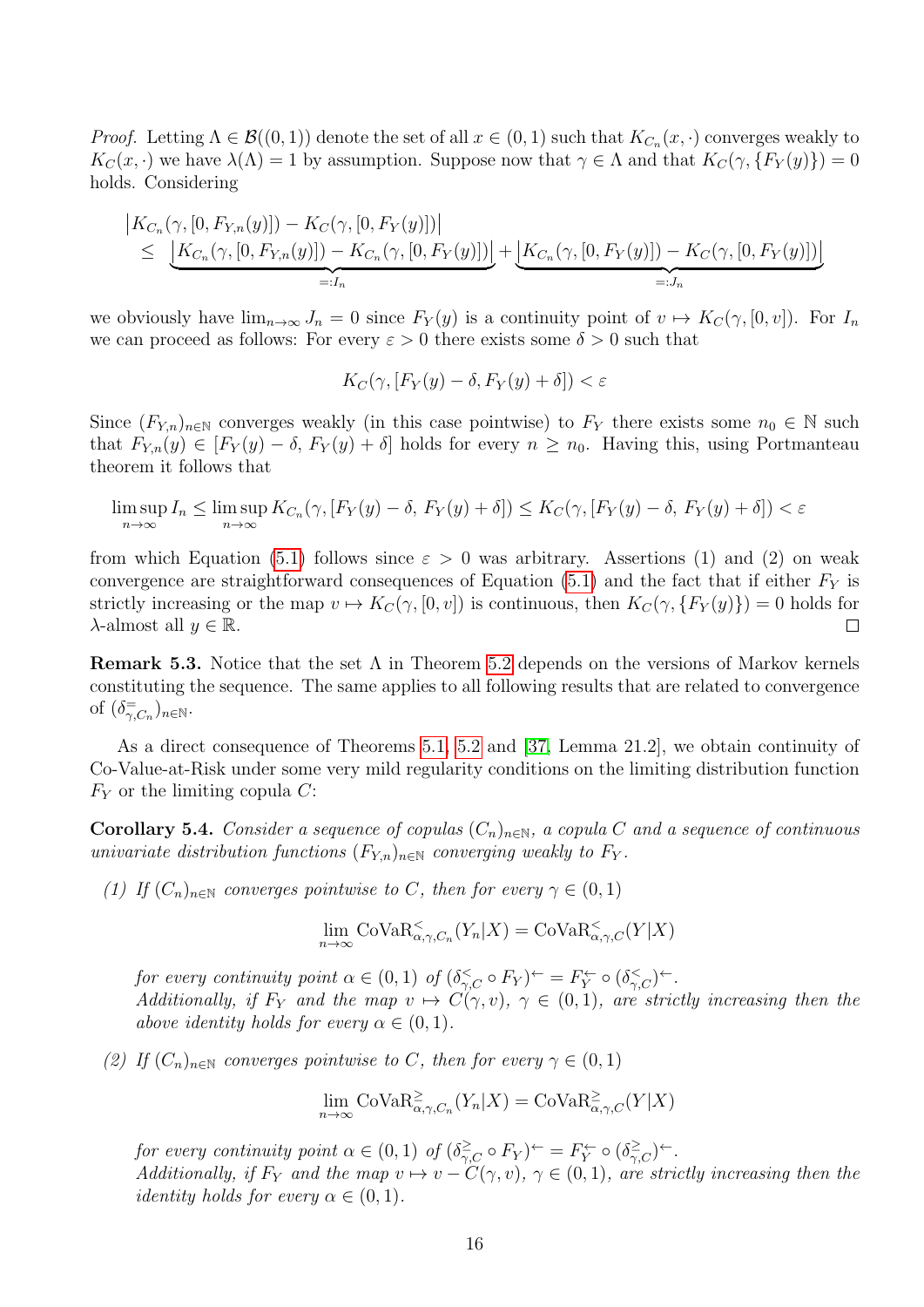(3) Assume that either (a)  $F_Y$  is strictly increasing or (b) the map  $v \mapsto K_C(\gamma, [0, v])$  is continuous. If  $(C_n)_{n\in\mathbb{N}}$  converges weakly conditional to C, then there exists a set  $\Lambda \in \mathcal{B}((0,1))$  with  $\lambda(\Lambda) = 1$  such that for every  $\gamma \in \Lambda$ 

$$
\lim_{n \to \infty} \text{CoVaR}_{\alpha, \gamma, C_n}^=(Y_n | X) = \text{CoVaR}_{\alpha, \gamma, C}^=(Y | X)
$$

for every continuity point  $\alpha \in (0,1)$  of  $(\delta_{\gamma,C}^{\equiv} \circ F_Y)^{\leftarrow} = F_Y^{\leftarrow} \circ (\delta_{\gamma,C}^{\equiv})^{\leftarrow}$ . Additionally, if  $F_Y$  and the map  $v \mapsto K_C(\gamma, [0, v])$ ,  $\gamma \in \Lambda$ , are strictly increasing then the *identity holds for every*  $\alpha \in (0, 1)$ .

Another direct consequence of Theorems [5.1](#page-14-0) and [5.2](#page-14-1) can be obtained for co-risk measures  $\varrho_{\gamma,C,Q}^*, * \in \{<,\geq,=\},$  for which Q is absolutely continuous; the next result focusses on Co-Range-Value-at-Risk and hence Marginal Expected-Shortfall and Co-Expected-Shortfall:

<span id="page-16-0"></span>**Corollary 5.5.** Consider a sequence of copulas  $(C_n)_{n\in\mathbb{N}}$ , a copula C and a sequence of continuous univariate distribution functions  $(F_{Y,n})_{n\in\mathbb{N}}$  converging weakly to  $F_Y$ . Further assume that Q is absolutely continuous with respect to  $\lambda$ .

(1) If  $(C_n)_{n\in\mathbb{N}}$  converges pointwise to C and  $\int_I \sup_{n\in\mathbb{N}} |\text{VaR}_{(\delta_n^{\lt}C_n)}(Y_n)| dQ(u) < \infty$ , then

$$
\lim_{n \to \infty} \rho_{\gamma, C_n, Q}^{\lt}(Y_n) = \rho_{\gamma, C, Q}^{\lt}(Y)
$$

for every  $\gamma \in (0,1)$ .

(2) If  $(C_n)_{n\in\mathbb{N}}$  converges pointwise to C and  $\int_I \sup_{n\in\mathbb{N}} |\text{VaR}_{(\delta^{\geq}_{\gamma,C_n})^\leftarrow(u)}(Y_n)| dQ(u) < \infty$ , then

$$
\lim_{n \to \infty} \rho_{\gamma, C_n, Q}^{\geq}(Y_n) = \rho_{\gamma, C, Q}^{\geq}(Y)
$$

for every  $\gamma \in (0,1)$ .

(3) Assume that either (a)  $F_Y$  is strictly increasing or (b) the map  $v \mapsto K_C(\gamma, [0, v])$  is continuous. If  $(C_n)_{n\in\mathbb{N}}$  converges weakly conditional to C and  $\int_{\mathcal{I}} \sup_{n \in \mathbb{N}} |\text{VaR}_{(\delta_{\gamma,C_n}^{\pm})^\leftarrow(u)}(Y)| \, dQ(u) < \infty$ , then there exists a set  $\Lambda \in \mathcal{B}((0,1))$  with  $\lambda(\Lambda) = 1$ such that

$$
\lim_{n \to \infty} \rho_{\gamma, C_n, Q}^-(Y_n) = \rho_{\gamma, C, Q}^-(Y)
$$

for every  $\gamma \in \Lambda$ .

Proof. We first prove (1). By Theorems [5.1](#page-14-0) and [5.2](#page-14-1) we have

$$
\lim_{n \to \infty} \delta_{\gamma, C_n}^* \circ F_{Y,n} = \delta_{\gamma, C}^* \circ F_Y
$$

pointwise and hence weakly for  $* \in \{<,\geq\}$ , and weakly for  $* \in \{=\}$ . For  $* \in \{<,\geq,=\}$ , it then follows from [\[37,](#page-23-17) Lemma 21.2] that

$$
\lim_{n \to \infty} (\delta_{\gamma, C_n}^* \circ F_{Y,n})^{\leftarrow} = (\delta_{\gamma, C}^* \circ F_Y)^{\leftarrow}
$$

weakly. Because  $(\delta_{\gamma,C}^* \circ F_Y)^{\leftarrow}$  has at most countably many discontinuity points and Q is absolutely continuous with respect to  $\lambda$ , the previous identity holds  $Q$ -a.s. The assertion hence follows from dominated convergence theorem.  $\Box$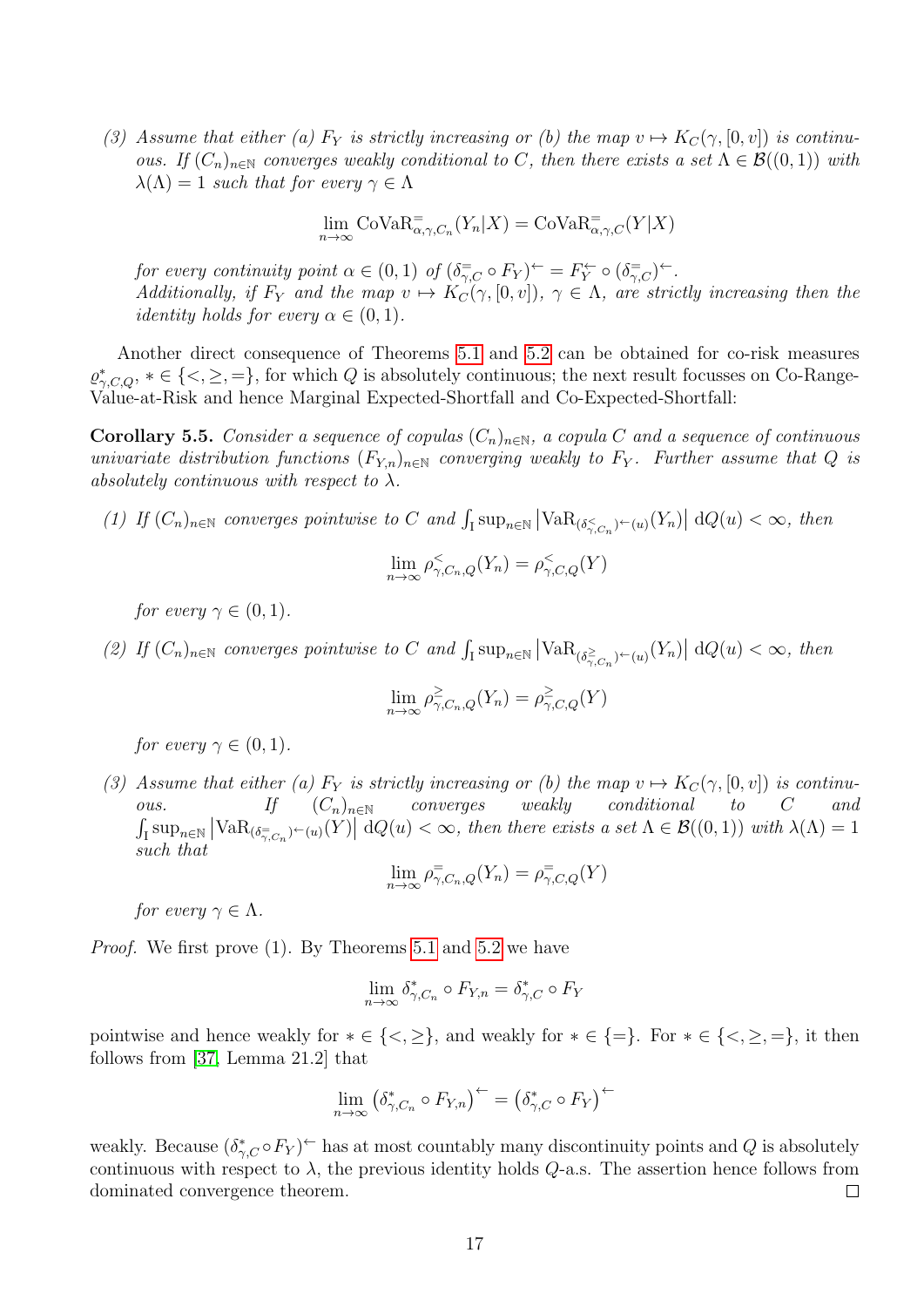The convergence results stated in Corollaries [5.4](#page-15-0) and [5.5](#page-16-0) for co-risk measures based on  $\text{CoVaR}^=$ are valid whenever the limiting distribution function  $F_Y$  is strictly increasing, a condition which might seem acceptable in most applications. Also the conditions to the copula seem not to be too restrictive:

**Remark 5.6.** Notice that, if the copula C is absolutely continuous such that its Lebesgue density c satisfies  $c(u, v) > 0$  for all  $(u, v) \in (0, 1)^2$ , then

- 1. the map  $v \mapsto C(\gamma, v)$  is strictly increasing for every  $\gamma \in (0, 1)$ ;
- 2. the map  $v \mapsto v C(\gamma, v)$  is strictly increasing for every  $\gamma \in (0, 1)$ ;
- 3. the map  $v \mapsto K_C(\gamma, [0, v])$  is absolutely continuous and strictly increasing for every  $\gamma \in (0, 1)$ .

In this case, all the necessary and additional conditions to the limiting copula used in Corollaries [5.4](#page-15-0) and [5.5](#page-16-0) are fulfilled.

## <span id="page-17-0"></span>6 Consequences for the estimation

In this section we focus on consequences of the results presented in Section [5](#page-13-0) to the estimation of co-risk measures. Since consistent estimators for co-risk measures based on  $CoVaR<sup>2</sup>$  and  $CoVaR<sup>2</sup>$ can be obtained by simply plugging in the empirical copula and the empirical distribution function (compare Corollaries [5.4](#page-15-0) and [5.5\)](#page-16-0), we restrict our consideration to the more challenging situation when co-risk measures based on  $CoVaR^=$  are to be estimated.

Suppose that  $(X_1, Y_1), (X_2, Y_2), \ldots$  is a random sample from  $(X, Y) \sim H$ ; recall that H is continuous and that there exists some unique copula C satisfying  $H(x, y) = C(F_X(x), F_Y(y))$ for all  $(x, y) \in \mathbb{R}^2$ . In the following, we denote by  $\widehat{F}_{Y,n}$  the empirical distribution function given  $Y_1, Y_2, \ldots, Y_n$ , and by  $\widehat{E}_n$  the empirical copula (by which we mean the unique copula determined by bilinear interpolation of the empirical subcopula, i.e., a checkerboard copula with a quite specific structure) given  $(X_1, Y_1), (X_2, Y_2), \ldots, (X_n, Y_n)$ . Then  $E_n$  fulfills

<span id="page-17-1"></span>
$$
d_{\infty}(\widehat{E}_n, C) = O\left(\sqrt{\frac{\ln\left(\ln\left(n\right)\right)}{n}}\right)
$$
\n(6.1)

for  $n \to \infty$  with probability one; see, e.g., [\[23\]](#page-23-7).

Plugging in the empirical distribution function and the empirical copula into the co-quantile risk measures  $\varrho^*, * \in \{<,\geq\},$  by Corollaries [5.4](#page-15-0) and [5.5,](#page-16-0) we obtain consistency of these estimators. In particular, we obtain consistent estimators for CoVaR<sup>\*</sup>, MES<sup>\*</sup>, ES<sup>\*</sup> and RVaR<sup>\*</sup> in the case  $* \in \{<,\geq\}.$ 

For the reasons discussed in [\[23\]](#page-23-7) it is not possible to estimate risk measures based on  $CoVaR^=$ by simply plugging in the empirical copula. One possibility to overcome this problem is to use (general) checkerboard aggregations instead of empirical copulas. Following [\[23\]](#page-23-7), we let  $\mathcal{CB}_N(C)$ be the N-checkerboard approximation of  $C \in \mathcal{C}$  and we will write  $N(n) := \lfloor n^s \rfloor$  for some fixed  $s \in (0, \frac{1}{2})$  $\frac{1}{2}$ ). The next result shows that it is possible to estimate  $\delta_{\gamma,C}^{\pm} \circ F_Y$  in almost full generality.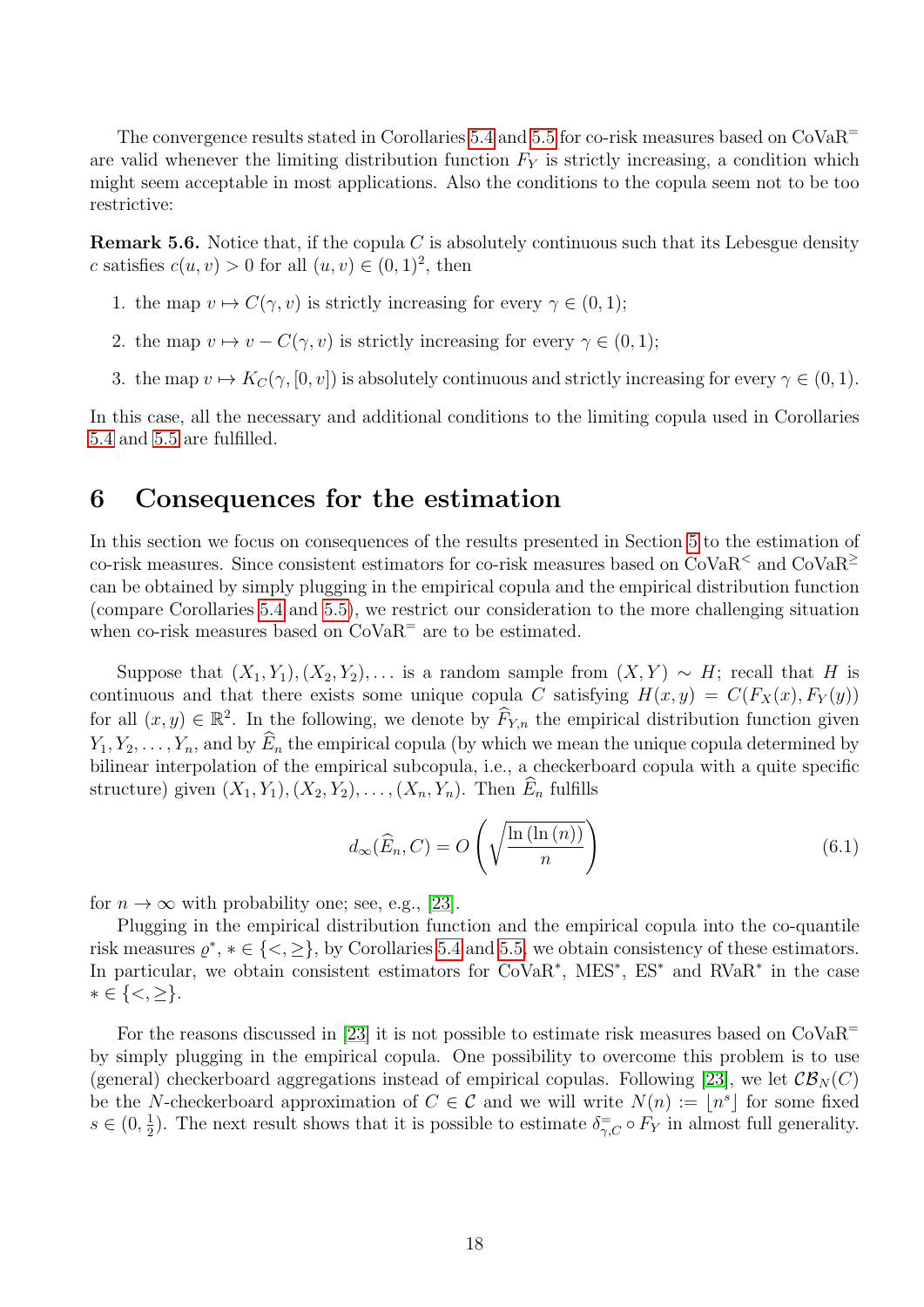<span id="page-18-0"></span>**Theorem 6.1.** Suppose that  $(X_1, Y_1), (X_2, Y_2), \ldots$  is a random sample from  $(X, Y) \sim H$  and assume that either (a)  $F_Y$  is strictly increasing or (b) the map  $v \mapsto K_C(\gamma, [0, v])$  is continuous. Then there exists a set  $\Lambda \in \mathcal{B}((0,1))$  with  $\lambda(\Lambda) = 1$  such that for every  $\gamma \in \Lambda$ 

$$
\lim_{n \to \infty} \left( \delta_{\gamma, \mathcal{CB}_{N(n)}(\widehat{E}_n)} \circ \widehat{F}_{Y,n} \right) (y) = \left( \delta_{\gamma, C}^{\equiv} \circ F_Y \right) (y) \tag{6.2}
$$

weakly.

*Proof.* According to Theorem [5.2](#page-14-1) it suffices to prove that  $(\mathcal{CB}_{N(n)}(\widehat{E}_n))_{n\in\mathbb{N}}$  converges weakly conditional to C with probability one. Since the empirical copula  $\widehat{E}_n$  fulfills [\(6.1\)](#page-17-1) we may assume from now on that  $d_{\infty}(\widehat{E}_n, C) = O(\sqrt{\ln(\ln(n))/n})$  holds. Consider

$$
\begin{aligned}\n\left| K_{\mathcal{CB}_{N(n)}(\widehat{E}_n)}(\gamma,[0,y]) - K_C(\gamma,[0,y]) \right| \\
&\leq \underbrace{\left| K_{\mathcal{CB}_{N(n)}(\widehat{E}_n)}(\gamma,[0,y]) - K_{\mathcal{CB}_{N(n)}(C)}(\gamma,[0,y]) \right|}_{=:I_n} + \underbrace{\left| K_{\mathcal{CB}_{N(n)}(C)}(\gamma,[0,y]) - K_C(\gamma,[0,y]) \right|}_{=:J_n}.\n\end{aligned}
$$

Then according to [\[28\]](#page-23-18) there exists a set  $\Gamma \in \mathcal{B}([0,1]^2)$  with  $\lambda_2(\Gamma) = 1$  such that  $\lim_{n\to\infty} J_n = 0$ holds for all  $(x, y) \in \Gamma$ . For  $I_n$  we can proceed as follows: Let  $\Lambda$  denote the set of all  $\gamma \in (0, 1)$ such that  $\lambda(\Gamma_{\gamma}) = 1$  and suppose that  $\gamma \in \Lambda$  and  $(\gamma, y) \in \Gamma$  holds. Further, define the squares  $R_{ij}$ for  $i, j \in \{1, ..., N(n)\}\$  by

$$
R_{ij} := \left[\frac{i-1}{N(n)}, \frac{i}{N(n)}\right] \times \left[\frac{j-1}{N(n)}, \frac{j}{N(n)}\right]
$$

Considering (see [\[23\]](#page-23-7)) that for every  $\gamma \in \left[\frac{i-1}{N(n)}\right]$  $\frac{i-1}{N(n)}, \frac{i}{N(n)}$  $\frac{i}{N(n)}$  and every copula  $A \in \mathcal{C}$  we have

$$
K_{\mathcal{CB}_{N(n)}(A)}(\gamma,[0,\tfrac{j_0}{N(n)}])=N(n)\sum_{j=1}^{j_0}\mu_A(R_{i,j})
$$

for every  $j_0 \in \{1, 2, ..., N(n)\}$  it follows immediately that  $I_n \leq N(n) \cdot 2 \cdot d_\infty(\widehat{E}_n, C)$  and therefore  $\limsup_{n \to \infty} I_n = 0$ . This completes the proof since  $\lambda(\Gamma_\gamma) = 1$  and  $\gamma \in \Gamma$  was arbitrary. lim sup<sub>n→∞</sub>  $I_n = 0$ . This completes the proof since  $\lambda(\Gamma_\gamma) = 1$  and  $\gamma \in \Gamma$  was arbitrary.

Combining Theorem [6.1](#page-18-0) and Corollaries [5.4](#page-15-0) and [5.5](#page-16-0) leads to consistent estimators for the co-risk measures  $CoVaR^{-}$ , MES<sup>-</sup>, ES<sup>-</sup> and RVaR<sup>-</sup>.

<span id="page-18-1"></span>Corollary 6.2. Suppose that  $(X_1, Y_1), (X_2, Y_2), \ldots$  is a random sample from  $(X, Y) \sim H$  and assume that either (a)  $F_Y$  is strictly increasing or (b) the map  $v \mapsto K_C(\gamma, [0, v])$  is continuous.

1. Then there exists a set  $\Lambda \in \mathcal{B}((0,1))$  with  $\lambda(\Lambda) = 1$  such that

$$
\lim_{n \to \infty} \text{CoVaR}_{\alpha, \gamma, \mathcal{CB}_{N(n)}(\widehat{E}_n)}^-(Y_n | X) = \text{CoVaR}_{\alpha, \gamma, C}^-(Y | X)
$$

for every  $\gamma \in \Lambda$  and every continuity point  $\alpha \in (0,1)$  of  $(\delta^{\pm}_{\gamma,C} \circ F_Y)^{\leftarrow} = F_Y^{\leftarrow} \circ (\delta^{\pm}_{\gamma,C})^{\leftarrow}$ . In addition, if  $F_Y$  and the map  $v \mapsto K_C(\gamma, [0, v])$ ,  $\gamma \in \Lambda$ , are strictly increasing then the *identity holds for every*  $\alpha \in (0,1)$ .

2. Further assume that  $Q$  is absolutely continuous with respect to  $\lambda$ . Then there exists a set  $\Lambda \in \mathcal{B}((0,1))$  with  $\lambda(\Lambda) = 1$  such that

$$
\lim_{n \to \infty} \rho_{\gamma, C_n, Q}^{\equiv}(Y_n) = \rho_{\gamma, C, Q}^{\equiv}(Y)
$$

for every  $\gamma \in \Lambda$ .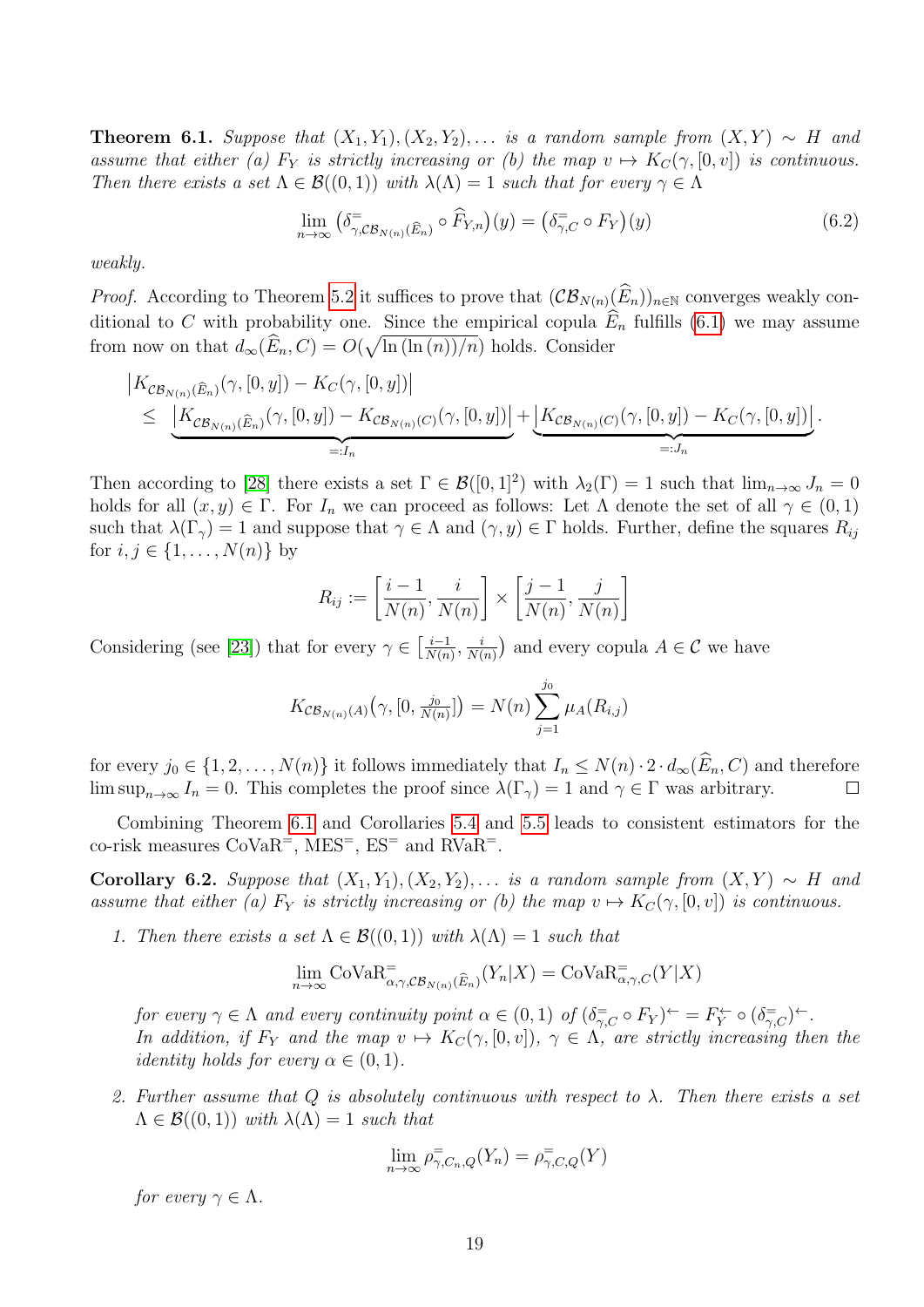Remark 6.3. At this point note that Corollary [5.5](#page-16-0) and Corollary [6.2](#page-18-1) can be extended in a straightforward way to functionals of the form

$$
Y \mapsto \int_I F_{Y|X \ast F_X^{\leftarrow}(\gamma)}^{\leftarrow}(u) d\mu(u) \qquad \ast \in \{<,\geq,=\}
$$

where  $\mu$  is a signed measure satisfying  $\mu = a_1 Q_1 - a_2 Q_2$  with  $a_1, a_2 \in [0, \infty)$  and probability measures  $Q_1$  and  $Q_2$  corresponding to distortion functions as defined in Section [3.](#page-2-0) Such functionals belong to the class of distortion risk metrics discussed in [\[38\]](#page-23-19).

We now illustrate the performance of our estimators  $CovaR^{-}_{\alpha,\gamma,\mathcal{CB}_{N(n)}(\widehat{E}_n)}(Y_n|X)$  for Co-Valueat-Risk and  $\text{CoES}_{\alpha,\gamma,\mathcal{CB}_{N(n)}(\widehat{E}_n)}^{\equiv}(Y_n|X)$  for Co-Expected Shortfall discussed in Corollary [6.2](#page-18-1) in a Marshall-Olkin copula setting; recall that the Marshall-Olkin family of copulas  $(M_{\theta_1,\theta_2})_{\theta_1,\theta_2\in I}$  is defined by

$$
M_{\theta_1, \theta_2}(u, v) := \begin{cases} u^{1 - \theta_1} v & u^{\theta_1} \ge v^{\theta_2} \\ u v^{1 - \theta_2} & u^{\theta_1} < v^{\theta_2} \end{cases}
$$

(see [\[11,](#page-22-11) Section 6.4]).

**Example 6.4.** Consider a random variable Y following a Beta-distribution  $Beta(2, 5)$  and a Marshall-Olkin copula  $M_{0.2,0.7}$ . Figure [1](#page-19-0) depicts a boxplot summarizing the 1000 obtained estimates for  $\text{CoVaR}_{\alpha,\gamma,M_{0.2,0.7}}^=(Y|X)$  at level  $\gamma=0.05$ . Instead of comparing Co-Value-at-Risk values for specific choices of  $\alpha$ , we use the L<sub>1</sub>-distance between the functions  $\alpha \mapsto \text{CoVaR}_{\alpha,\gamma,\mathcal{CB}_{N(n)}(\widehat{E}_n)}^-(Y_n|X)$ and  $\alpha \mapsto \text{Cov}_{{\mathfrak{A}}_{\alpha,\gamma,M_{0.2,0.7}}(Y|X)$  to illustrate the estimators' performance; at this point note that we choose a  $Beta(2, 5)$ -distributed random variable to avoid problems concerning the existence of the  $L_1$ -distance. Figure [2](#page-20-0) depicts a boxplot summarizing the 1000 obtained estimates for



<span id="page-19-0"></span>Figure 1: Boxplot summarizing the  $L_1$ -distance of the 1000 obtained estimates for  $\text{CoVaR}_{\alpha,\gamma,M_{0.2,0.7}}^{\dagger}(Y|X)$  at level  $\gamma=0.05$ .

 $\text{CoES}_{\alpha,\gamma,M_{0.2,0.7}}^{\dagger}(Y|X)$  at levels  $\alpha = 0.05$  and  $\gamma = 0.05$ .

Even though the co-risk measures  $CoVaR^{-}$ ,  $MES^{-}$ ,  $ES^{-}$  and  $RVaR^{-}$  can be consistently estimated by means of checkerboard aggregations of the empirical copula as shown above, in what follows we discuss a more sophisticated approach also incorporating information about the dependence structure between  $X$  and  $Y$ . We then compare the performance of the estimators incorporating or ignoring information about the dependence structure.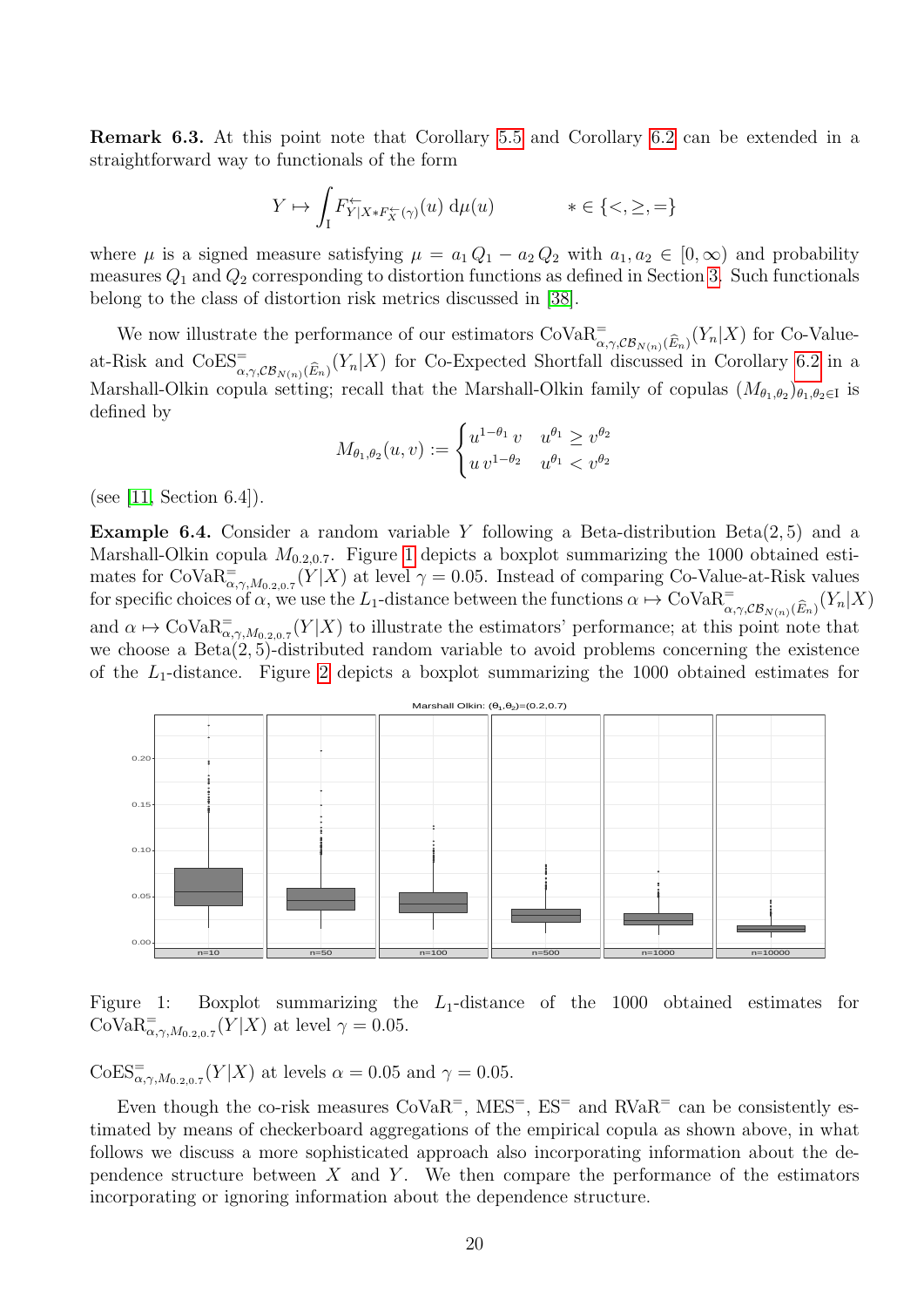

<span id="page-20-0"></span>Figure 2: Boxplot summarizing the 1000 obtained estimates for  $\text{CoES}^{-}_{\alpha,\gamma,M_{0.2,0.7}}(Y|X)$  at levels  $\alpha = 0.05$  and  $\gamma = 0.05$ .

Extreme Value copulas A copula  $C \in \mathcal{C}$  is called an *Extreme Value copula* if there exists a convex function  $A: I \to I$  satisfying  $A(0) = A(1) = 1$  and  $\max(1-t,t) \leq A(t) \leq 1$  for all  $t \in I$ such that for all  $u, v \in (0, 1)$  the copula C can be expressed in terms of A as

$$
C(u,v) = C_A(u,v) := (uv)^{A\left(\frac{\ln(u)}{\ln(uv)}\right)}
$$

(see [\[11,](#page-22-11) [33\]](#page-23-20)). The function A is called *Pickands dependence function*.

Now, suppose that  $C_A$  is an Extreme Value copula with Pickands dependence function  $A$  and suppose that  $(X_1, Y_1), (X_2, Y_2), \ldots$  is a random sample from  $(X, Y) \sim H$  with underlying copula  $C_A$ . Following [\[25\]](#page-23-6) and letting  $\hat{A}_n$  denote the CFG estimator according to [\[6,](#page-22-20) [18\]](#page-22-21) it can be shown that, for suitable weight functions,  $(\hat{A}_n)_{n\in\mathbb{N}}$  is uniformly, strongly consistent (see [\[6,](#page-22-20) Proposition 4.1]). Although the estimator  $\hat{A}_n$  may fail to be convex in general, following an idea from [\[18\]](#page-22-21) it can be used to construct a convex estimator  $\hat{A}_n^*$  given by

$$
\hat{A}_n^* := \text{greatest convex minorant of } \max\{\min\{\hat{A}_n, 1\}, \text{id}, 1 - \text{id}\}
$$

where id denotes the identity function on I.  $\hat{A}_n^*$  is a Pickands dependence function (see [\[18,](#page-22-21) Section 3.3]) and the estimator  $\hat{A}_n^*$  is uniformly, strongly consistent (which follows from [\[30\]](#page-23-21)). Hence [\[25,](#page-23-6) Theorem 5.1] directly yields weak conditional convergence of the sequence of corresponding Extreme Value copulas  $(C_{\hat{A}_n^*})_{n\in\mathbb{N}}$  to  $C_A$ . Therefore, as a consequence of Theorem [5.2,](#page-14-1) for estimating co-risk measures based on  $\text{CoVaR}^=$  in an Extreme Value setting, it is possible to replace the estimator based on checkerboard aggregations by an estimator based on  $\tilde{A}_n^*$ .

The benefit of including information about the dependence structure is illustrated in a Galambos copula setting; the Galambos family of copula  $(C_{A_{\theta}})_{\theta \in (0,\infty)}$  is defined by means of its Pickands function  $\theta$ 

$$
A_{\theta}(t) := 1 - \left(t^{-\theta} + (1-t)^{-\theta}\right)^{-1/\theta}
$$

**Example 6.5.** Consider a random variable Y following a Beta-distribution  $Beta(2, 5)$  and a Galambos copula  $C_{A_3}$  with parameter  $\theta = 3$  $\theta = 3$ . Figure 3 depicts a boxplot summarizing the 1000 obtained estimates (left panel: estimator based on  $\hat{A}_n^*$ , right panel: estimator based on checkerboard aggregations) for  $\text{CoVaR}_{\alpha,\gamma,C_{A_3}}^=(Y|X)$  at level  $\gamma=0.05$ ; instead of comparing Co-Value-at-Risk values for specific choices of  $\alpha$ , we use the L<sub>1</sub>-distance between the functions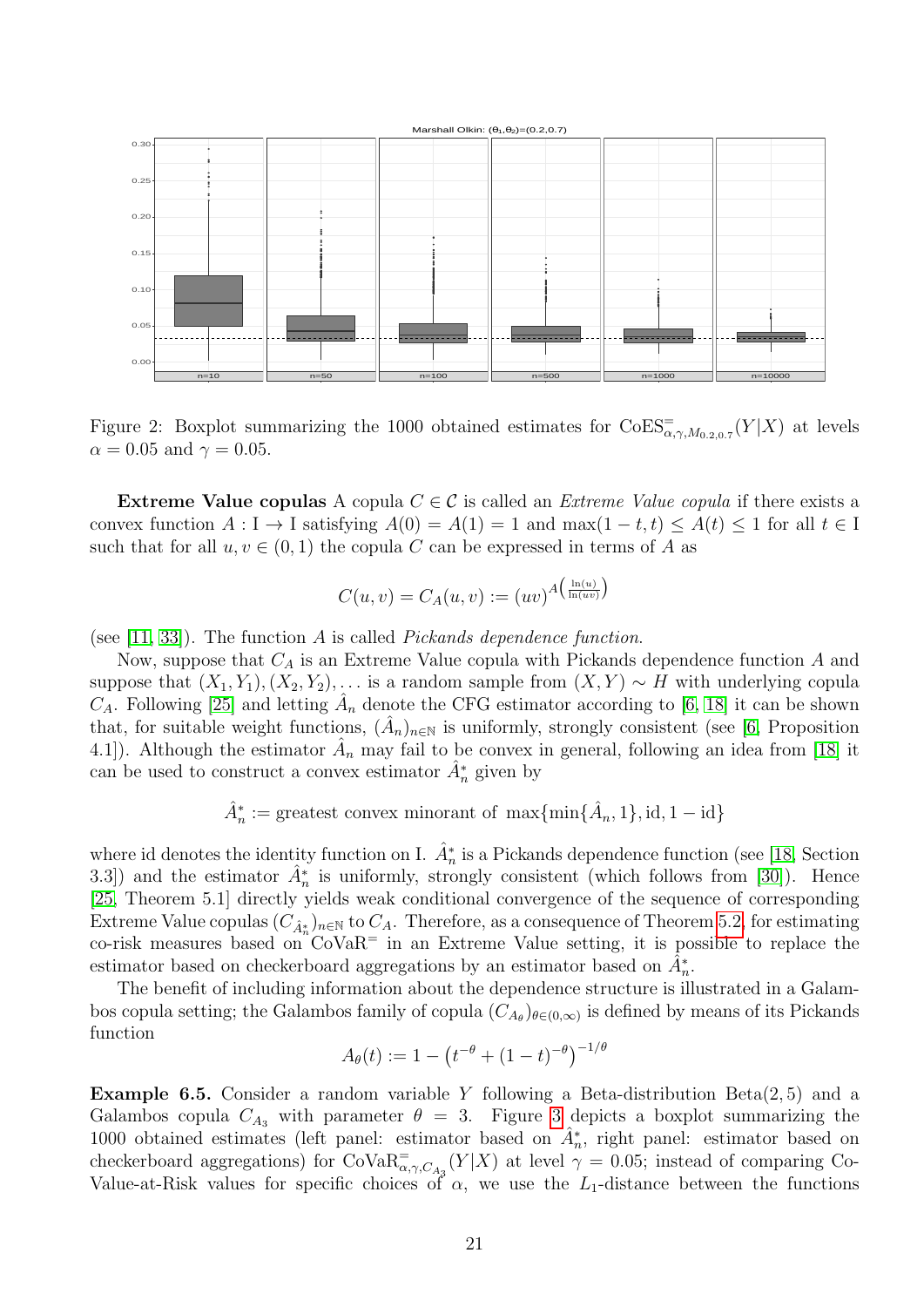

<span id="page-21-0"></span>Figure 3: Boxplot summarizing the  $L_1$ -distance of the 1000 obtained estimates (pink: estimator based on  $\hat{A}_n^*$ , gray: estimator based on checkerboard approximations) for CoVa $\overline{R}_{\alpha,\gamma,C_{A_3}}^=(Y|X)$  at level  $\gamma = 0.05$ .

 $\alpha \mapsto \text{Cov}_{{\mathcal{A}}_{\alpha,\gamma,\mathcal{CB}_{N(n)}}(\widehat{E}_n)}(Y_n|X)$  and  $\alpha \mapsto \text{Cov}_{{\mathcal{A}}_{\alpha,\gamma,C_{A_3}}}(Y|X)$  to illustrate the estimators' performance. Figure [4](#page-21-1) depicts a boxplot summarizing the 1000 obtained estimates (left panel: estimator based on  $\tilde{A}_n^*$ , right panel: estimator based on checkerboard approximations) for  $\text{CoES}_{\alpha,\gamma,C_{A_3}}^{-}(Y|X)$ at levels  $\alpha = 0.05$  and  $\gamma = 0.05$ .



<span id="page-21-1"></span>Figure 4: Boxplot summarizing the 1000 obtained estimates (pink: estimator based on  $\hat{A}_n^*$ , gray: estimator based on checkerboard approximations) for  $\text{CoES}^{\equiv}_{\alpha,\gamma,C_{A_3}}(Y|X)$  at levels  $\alpha = 0.05$  and  $\gamma = 0.05$ .

Not surprisingly, Figures [3](#page-21-0) and [4](#page-21-1) show that the plug-in estimator based on  $\hat{A}_n^*$  (using the Extreme Value information) outperforms the empirical checkerboard estimator (ignoring the Extreme Value information).

# Acknowledgements

Both authors gratefully acknowledge the support of the WISS 2025 project 'IDA-lab Salzburg' (20204-WISS/225/197-2019 and 20102-F1901166-KZP).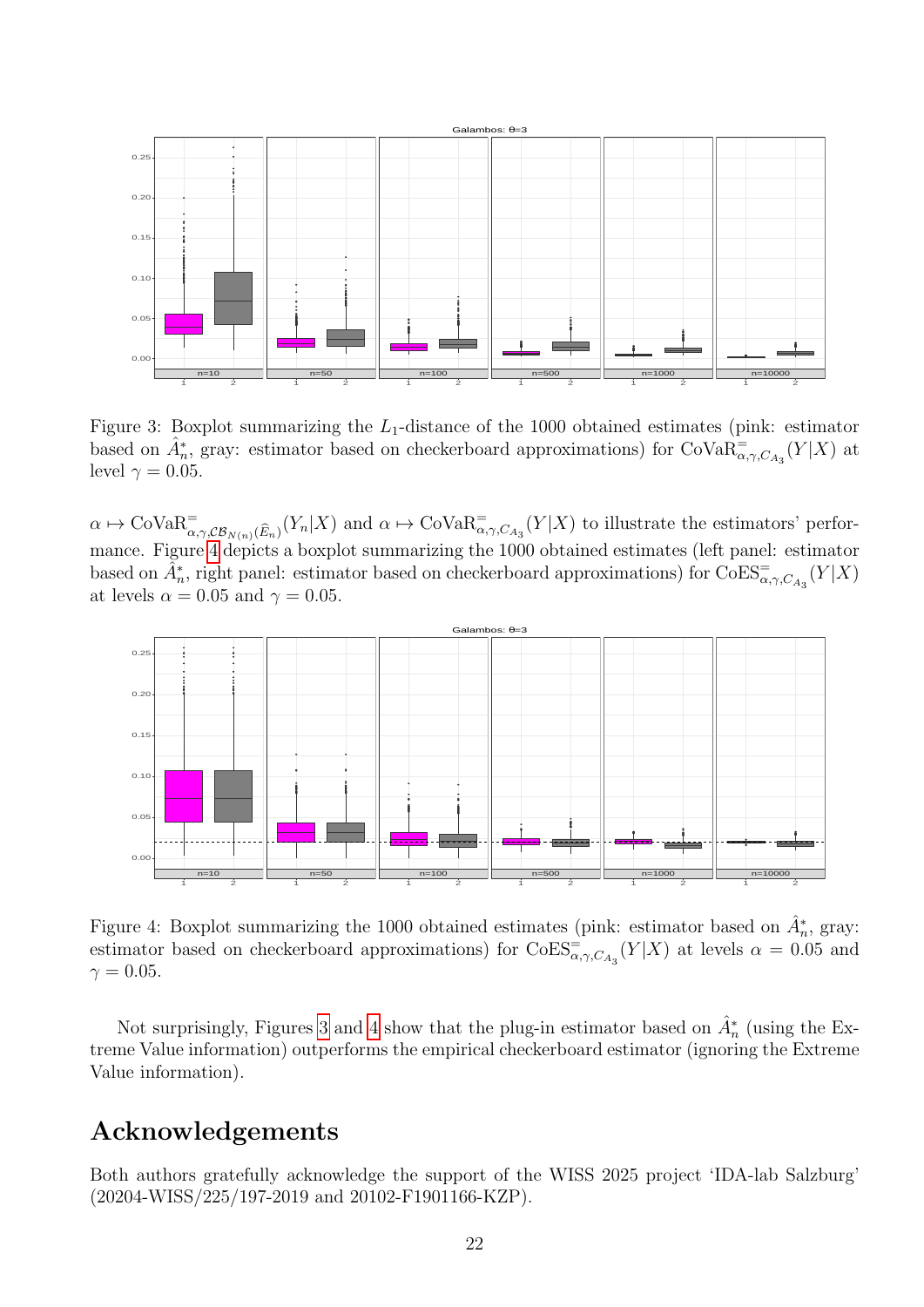# References

- <span id="page-22-6"></span>[1] Acerbi, C. (2002). Spectral measures of risk: A coherent representation of subjective risk aversion. J. Bank. Financ.  $26(7)$ , 1505–1518.
- <span id="page-22-5"></span>[2] Acharya, V. V., L. H. Pedersen, T. Philippon, and M. P. Richardson (2017). Measuring systemic risk. Rev. Financ. Stud.  $30(1)$ , 2-47.
- <span id="page-22-0"></span>[3] Adrian, T. and M. K. Brunnermeier (2016). CoVaR. Am. Econ. Rev. 106 (7), 1705–1741.
- <span id="page-22-2"></span>[4] Bernardi, M., F. Durante, and P. Jaworski (2017). CoVaR of families of copulas. Statist. Probab. Lett. 120, 8–17.
- <span id="page-22-9"></span>[5] Bianchi, M. L. and A. M. Sorrentino (2020). Measuring CoVaR: An empirical comparison. Comput. Econ. 55, 511–528.
- <span id="page-22-20"></span>[6] Capéraà, P., A.-L. Fougères, and C. Genest (1997). A nonparametric estimation procedure for bivariate extreme value copulas. Biometrika  $84(3)$ , 567–577.
- <span id="page-22-18"></span>[7] Cherubini, U. and S. Mulinacci (2014). Contagion–based distortion risk measures. Appl. Math. Lett. 27, 85–89.
- <span id="page-22-10"></span>[8] Choi, J.-E. and D. W. Shin (2019). Three regime bivariate normal distribution: a new estimation method for co-value-at-risk, CoVaR. Europ. J. Financ. 25 (18), 1817–1833.
- <span id="page-22-12"></span>[9] Cont, R., R. Deguest, and G. Scandolo (2010). Robustness and sensitivity analysis of risk measurement procedures. Quant. Finance  $10(6)$ , 593-606.
- <span id="page-22-15"></span>[10] Durante, F. and S. Fuchs (2019). Reflection invariant copulas. Fuzzy Sets and Systems 354, 63–73.
- <span id="page-22-11"></span>[11] Durante, F. and C. Sempi (2016). Principles of Copula Theory. CRC Press, Boca Raton FL.
- <span id="page-22-13"></span>[12] Embrechts, P., H. Liu, and R. Wang (2018). Quantile-based risk sharing. Oper. Res. 66 (4), 936–949.
- <span id="page-22-19"></span>[13] Fernández Sánchez, J. and W. Trutschnig (2015). Conditioning-based metrics on the space of multivariate copulas and their interrelation with uniform and levelwise convergence and Iterated Function Systems. J. Theoret. Probab. 28, 1311–1336.
- <span id="page-22-14"></span>[14] Föllmer, H. and A. Schied (2011). Stochastic Finance. Third edition. De Gruyter, Berlin.
- <span id="page-22-16"></span>[15] Fuchs, S. (2014). Multivariate copulas: Transformations, symmetry, order and measures of concordance. Kybernetika  $50(5)$ , 725–743.
- <span id="page-22-7"></span>[16] Fuchs, S., R. Schlotter, and K. D. Schmidt (2017). A review and some complements on quantile risk measures and their domain. Risks  $5(4)$ , no. 59, 16 pp.
- <span id="page-22-17"></span>[17] Fuchs, S. and K. D. Schmidt (2014). Bivariate copulas: Transformations, asymmetry and measures of concordance. Kybernetika  $50(1)$ , 109-125.
- <span id="page-22-21"></span>[18] Genest, C. and J. Segers (2009). Rank-based inference for bivariate extreme-value copulas. Ann. Statist. 37 (5B), 2990–3022.
- <span id="page-22-1"></span>[19] Girardi, G. and A. Ergün (2013). Systemic risk measurement: Multivariate GARCH estimation of CoVaR. J. Bank. Financ. 37 (8), 3169–3180.
- <span id="page-22-8"></span>[20] Gzyl, H. and S. Mayoral (2008). On a relationship between distorted and spectral risk measures. Rev. Econom. Financ. 15, 8–21.
- <span id="page-22-3"></span>[21] Hakwa, B., M. Jäger-Ambrożewicz, and B. Rüdiger (2015). Analysing systemic risk contribution using a closed formula for conditional value at risk through copula. Commun. Stoch. Anal.  $9(1)$ , 131–158.
- <span id="page-22-4"></span>[22] Jaworski, P. (2017). On conditional value at risk (CoVaR) for tail–dependent copulas. Depend. Model. 5, 1–19.